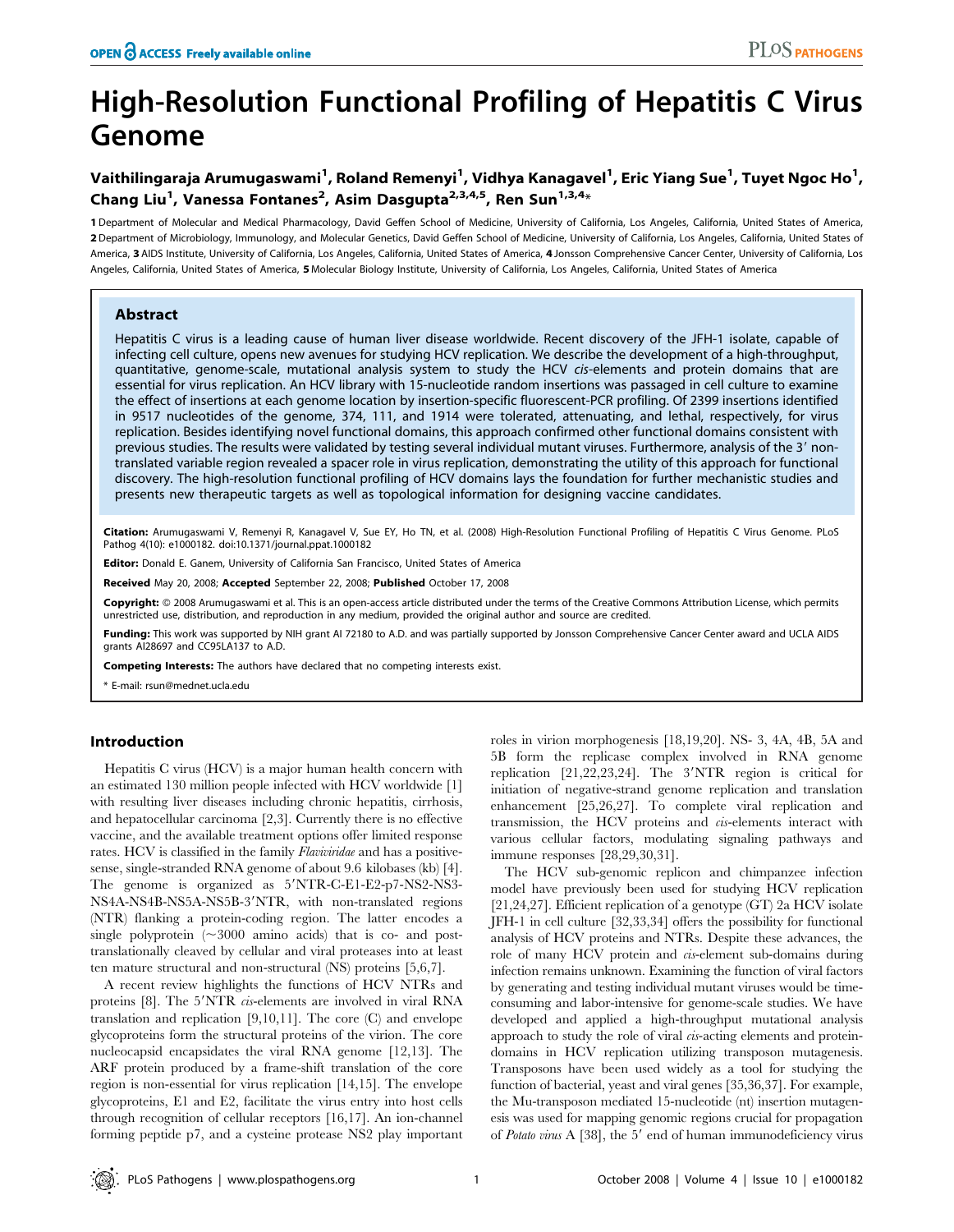## Author Summary

Hepatitis C virus (HCV) is a major human health concern that causes fatal liver diseases. Currently no vaccine is available to prevent HCV infection. Though the HCV was identified two decades ago, the virus has only recently been successfully grown in cell culture conditions. The role of HCV protein and regulatory element sub-domains during virus growth is poorly understood. We have developed a mutational analysis method to identify the function of HCV sub-domains at a high resolution. A collection of HCV mutants containing 15-nucleotide random insertions was tested for growth in cell culture. The precise location of the insertions and their effects on virus growth were analyzed by capillary genotyping technology and bioinformatics. Out of the total 2399 HCV mutants identified, 374 mutants grew normally, 111 mutants demonstrated reduced growth, and 1914 mutants failed to grow in cell culture. This mutational analysis method was validated by testing many individual mutant viruses. The present study identified several HCV functional sub-domains required for virus growth, presenting novel therapeutic targets. The HCV mutant viruses identified with the property of reduced growth can be used for designing vaccine candidates.

type 1 [39], and pBC-SK plasmid [36]. These studies employed urea-polyacrylamide gel-based foot-printing to identify the insertion locations. We have developed a more rapid mutational analysis platform by integrating Mu-mediated random insertional mutagenesis and quantitative, high-throughput capillary electrophoresis genetic profiling. Using this platform, we have obtained a highresolution functional profile of protein-domains and cis-acting regulatory elements that are critical for JFH-1 HCV replication in cell culture.

## Results

## Generation of a 15-nt insertion mutant JFH-1 plasmid library

A library of JFH-1 HCV mutants containing 15-nt insertions was generated by Mu-transposon insertion mutagenesis and subsequent removal of the transposon fragment (Fig. 1A). This yielded insertions of the 15-nt sequence 5'-NNNNNTGCGGCGCA-3' (N: duplicated 5 nucleotides from target DNA), coding for different amino acid sequences depending on the insertional reading frame (Fig. S1). The 15-nt insertion does not introduce a stop codon [38]. Insertion mutations were used for analyzing the structure-function of the proteins [38,39,40]. Sequencing of random clones indicated that 82% (27/33) of transposon insertions were widely distributed in the JFH-1 genome and 18% (6/33) of the insertions were in vector sequences.

## Genetic selection and analysis method of mutant JFH-1 library

The in vitro transcribed JFH-1 library was used as a non-selected RNA input pool for functional profiling analysis and for genetic selection for growth in cell culture (Fig. 1). To identify HCV protein domains and *cus*-acting elements critical for virus replication, the mutant RNA library was passaged en masse in Huh-7.5.1 cells. At 21 days post-transfection (dpt), most of the cells showed cytopathic effects (CPE) as previously reported [34,41]. The kinetics of mutant library genome replication and viral titer are shown in Fig. S2. The cDNA generated from the harvested total RNA was used as a template for functional profiling PCR. A total of thirteen overlapping HCV fragments (F1 to F13) were PCR-amplified from the cDNA of the non-selected and cell culture-selected mutant libraries (Fig. 1B and Table S1). Subsequently, the purified PCR products were used as templates for a second PCR using an insertion-specific fluorescent-labeled primer and one of the forty-eight JFH-1 specific primers (Fig. 1C– F and Table S2), and these fluorescent-labeled PCR products were analyzed by capillary electrophoresis (Fig. 1G,H).

To ascertain that the complexity of the mutant library was maintained during in vitro transcription and transfection, the JFH-1 plasmid library, the in vitro transcribed RNA library, and the total cellular RNA harvested at 2, 4, 10, 16 and 21 days posttransfection were subjected to functional profiling analysis. Analysis of the p7-NS2 region showed that the complexity of the library was maintained through in vitro transcription and during the early phase of selection in Huh-7.5.1 cells (Fig. 2). At 10 dpt many of the insertion mutants had been negatively selected, and by 21 dpt only a limited number of clones had continued to replicate. By comparison, all insertions at the 3'NTR poly(U) tract were negatively selected by 2 dpt (Fig. S3), confirming its critical role in viral genome replication [25,26,27,42]. Thus, the functional profiling system could be useful for monitoring the replication kinetics of individual insertion mutants.

#### Functional profile of the HCV genome

In vitro genetic selection resulted in maintenance (neutral or tolerated fitness), loss (lethal fitness), or reduction (attenuated fitness) of individual insertion mutants over time. To define a phenotype for each insertion mutant, the ratio of peak area between selected (21 dpt) and non-selected pools was calculated. The insertion resulting in absence, two fold reduction, or maintenance was assigned a lethal, attenuated, or tolerated phenotype, respectively. In the present study, the phenotype attenuation indicates reduction in virus replication, not loss of virulence. The final assembly containing the locations of insertion sites and corresponding phenotypic annotations for 2399 independent insertions across the entire HCV genome (nt 55 to 9571) (Fig. 3) was obtained. For a high-resolution insertion profile map see Fig. S4. The results showed that 79.8% (1914) of the insertions were lethal, 4.6% (111) attenuating, and 15.6% (374) tolerated, with respect to viral replication. The total number of insertions and their effect on virus replication for each of the HCV regions are shown in Table 1.

Whole genome profiling demonstrated distinct patterns for each genetic region. Comparison of the genome-scale functional profile with known HCV sequence variability revealed that the conserved HCV proteins, including core, NS- 3, 4A, 4B, and 5A N-terminus, had fewer tolerated insertions. The less-conserved regions, including p7-NS2 junction and 5A C-terminus, had many tolerated insertions. An exception was the envelope proteins (E1 and E2), which have highly variable amino acid sequences but were intolerant for insertions.

**Functional profile of 5'NTR.** 5'NTR is a highly conserved region of HCV. The 5'NTR *cis*-elements are involved in viral RNA replication and translation, consisting of four major stemloop (SL) structural domains: I, II, III, and IV (Fig. 4) [43]. SL III contains six additional minor SL structures. The stem-loops II, III, and IV constitute an internal ribosome entry site (IRES) which mediates cap-independent initiation of RNA translation. The 5'NTR is recognized by several cellular factors [28,29]. The SL II domain consists of nucleotides 43–117. Majority of the 15-nt insertions between nt 62–93 were either lethal or attenuating (Fig. 4). Between nt 94–101, all the insertions were tolerated. Two insertions at the pyrimidine tract-I (Py-I), the region that connects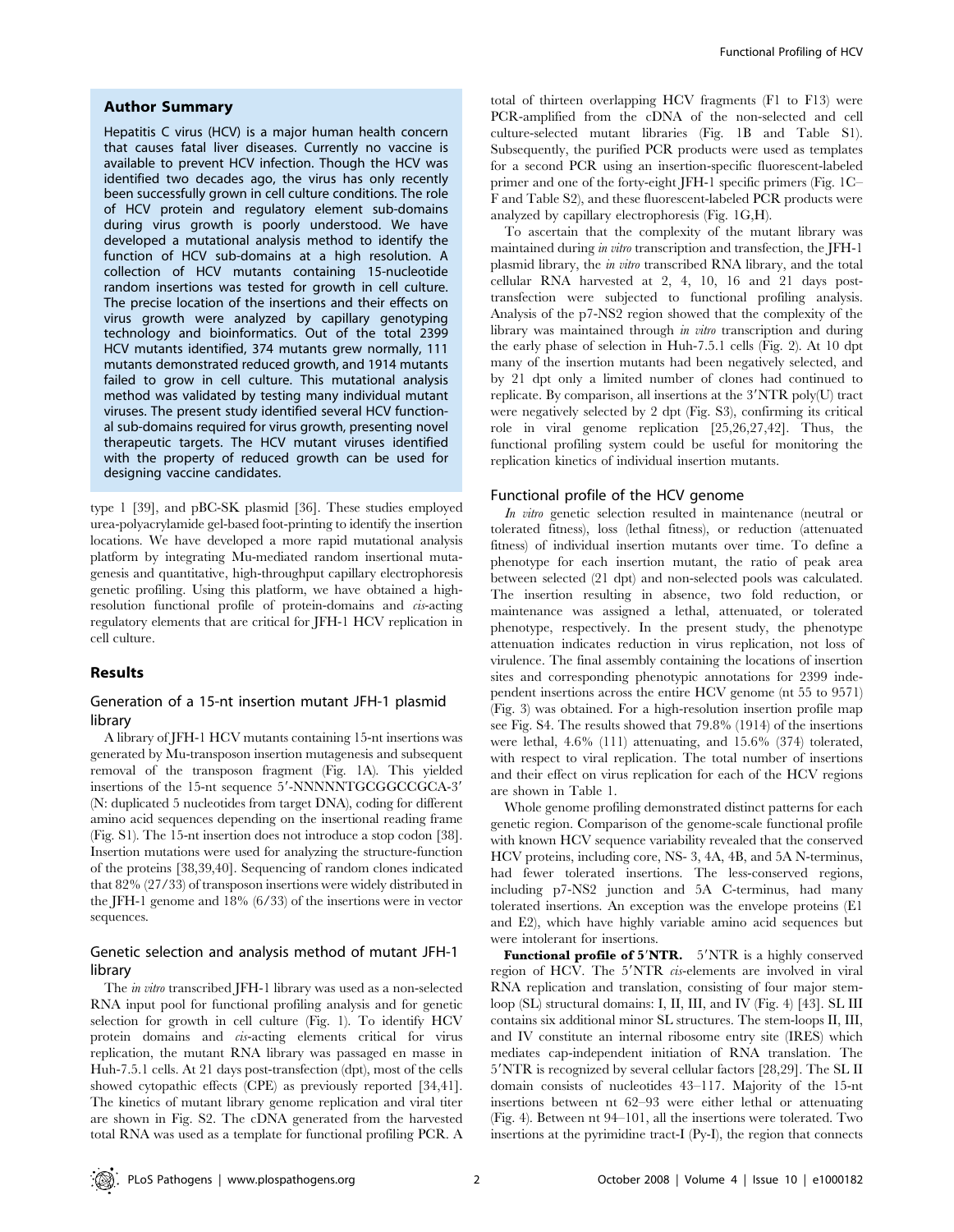

Figure 1. Schematic diagram depicting the various steps involved in Hepatitis C virus functional profiling. (A) The plasmid carrying the JFH-1 HCV genome is subjected to in vitro mutagenesis by using the mini-Mu transposon, then selected in E. coli bacteria. The harvested mutant plasmids are subjected to NotI restriction enzyme digestion to remove the transposon body, followed by ligation resulting in the generation of a 15 nt insertion plasmid library. Subsequently, this mutant plasmid library is in vitro transcribed and used as a non-selected input pool for functional profiling analysis. The in vitro transcribed RNA library is delivered into Huh-7.5.1 cells for genetic selection. The total RNA harvested from the transfected cells (selected pool) as well as non-selected pool RNA are subjected to functional profiling analysis. (B) Followed by selection, the mutant HCV genome from the non-selected input pool and the selected pool are reverse-transcribed and 13 overlapping fragments (F1 to F13) are PCR amplified. (C, D) The purified PCR products from non-selected and selected pools are used as templates for a second PCR using one of the HCV fragment-specific primers (blue arrow) and a fluorescently labeled insertion-specific primer (red arrow with green star). (E, F) The fluorescently-labeled PCR products from input and selected pools are analyzed by a 96-capillary genotyper. The processed data are either visualized by electropherograms (G, H) or exported as a data file. The phenotype for each insertion is calculated by comparing the corresponding peak areas of selected and nonselected pools.

doi:10.1371/journal.ppat.1000182.g001

SL II and III, were tolerated. All insertions in the SL III- a, c, d, and e and the IIIf pseudoknot were lethal for virus replication, which is consistent with their role in binding to the 40S ribosomal subunit [43]. The eIF3 contact sites have been mapped to SL IIIb and the junction of stems III- a, b, and c [43]. Most of the insertions at the IIIb apical loop (nt 180–203) containing the pyrimidine tract-II (Py-II) were tolerated for virus replication. The nucleotide sequence of Py-I and II regions have been shown to be non-essential for IRES-mediated translation [44]. Collier and colleagues [45] reported that the SL IIIb internal loop is critical for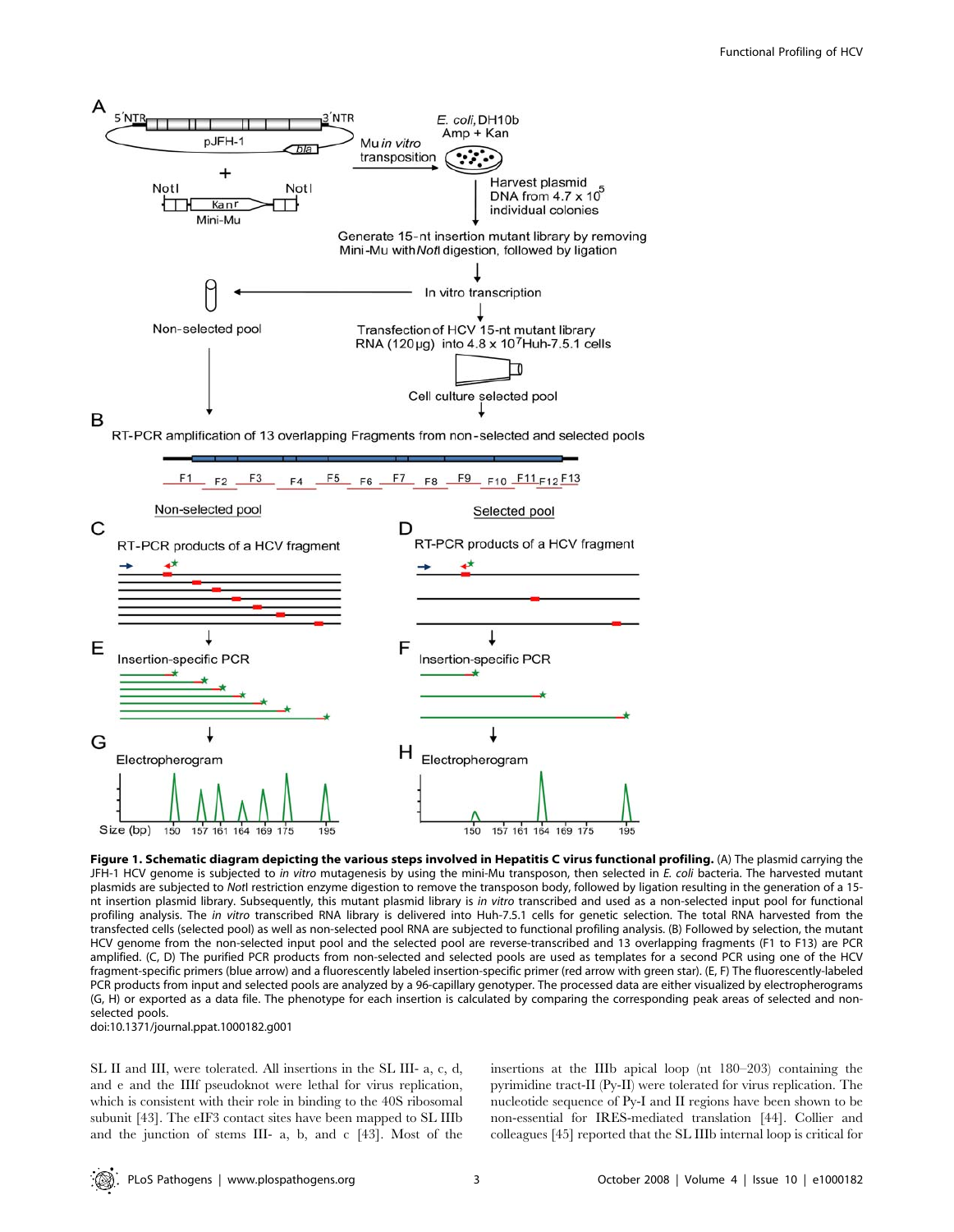

Figure 2. Electropherogram depicting the location of 15-nt insertions in p7-NS2 region and the mutant population replication dynamics during selection. Each peak (X-axis) represents the location of a 15-nt insertion in the p7-NS2 region, and the fluorescent signal intensity (Y-axis) indicates the abundance of each 15-nt insertion mutant. The number at the top of the figure corresponds to the JFH-1 genome position of the p7-NS2 region. The electropherogram panels show the insertion profile of the mutant plasmid library (DNA input), in vitro transcribed RNA library (RNA input), and Huh-7.5.1 cell culture selected mutant viral library [selection 2, 4, 10, 16, and 21 days post-transfection (dpt)]. The complexity of the library is similar in DNA input, RNA input, 2 dpt and 4 dpt. Most of the 15-nt insertion mutants have been negatively selected at 10 dpt. Note that the HCV mutants containing 15-nt insertions around p7-NS2 junctions have shown strong positive selection. Asterisks indicate an artifact peak generated during data processing. To better visualize the short peaks, the fluorescent signal intensity scale was set at 2000; hence some of the tall peaks are shown out of scale. doi:10.1371/journal.ppat.1000182.g002

IRES activity than the apical loop which corroborates our mutational profile. Many of the insertions were tolerated at domain IV where the translation start codon, AUG, is located. An insertion at nt 338 was lethal for virus replication. A previous study has shown that the stability of the domain IV stem loop is negatively correlated to the initiation of translation [46]. Analysis of the predicted domain IV secondary structures with the 15-nt insertion revealed that the tolerated insertions maintain an open destabilized structure similar to that of wild-type domain IV, whereas the lethal insertion forms a stable hairpin structure (Fig. S5). Thus, the tolerated insertions at domain IV could allow translation-initiation, resulting in virus replication.

Functional profile of Core. The structural protein, core, encapsidates the genomic RNA in the virus particle. The core region functional profiling showed that the insertions at nt 349– 356 (3–6 aa), which is also a part of the IRES, were tolerated. Most of the insertions (between aa 23–107) at the RNA binding basic domain were lethal. Insertions at the hydrophobic domain between aa 133–167 were mostly lethal and attenuating. Insertions found between aa 176–191 of the C-terminal transmembrane region were tolerated. The role of core protein in infectious virus particle production has been studied by alanine scanning mutagenesis [13]. Most of our data is consistent with the findings of that study, including the tolerated mutations in the transmembrane region. The reported study has shown that alanine substitutions of stretches of four residues at aa 173–176, 177–180 were lethal for infectious particle production. We have found, however, that the insertions at aa 176, 177, and 180 were tolerated. This finding could be explained by the fact that the insertion results in duplication of amino acids at the site of Muintegration that preserves the original amino acid without deletion or substitution (Fig. S1).

Functional profiles of E1 and E2 proteins. The envelope glycoproteins, E1 and E2, facilitate virus entry into host cells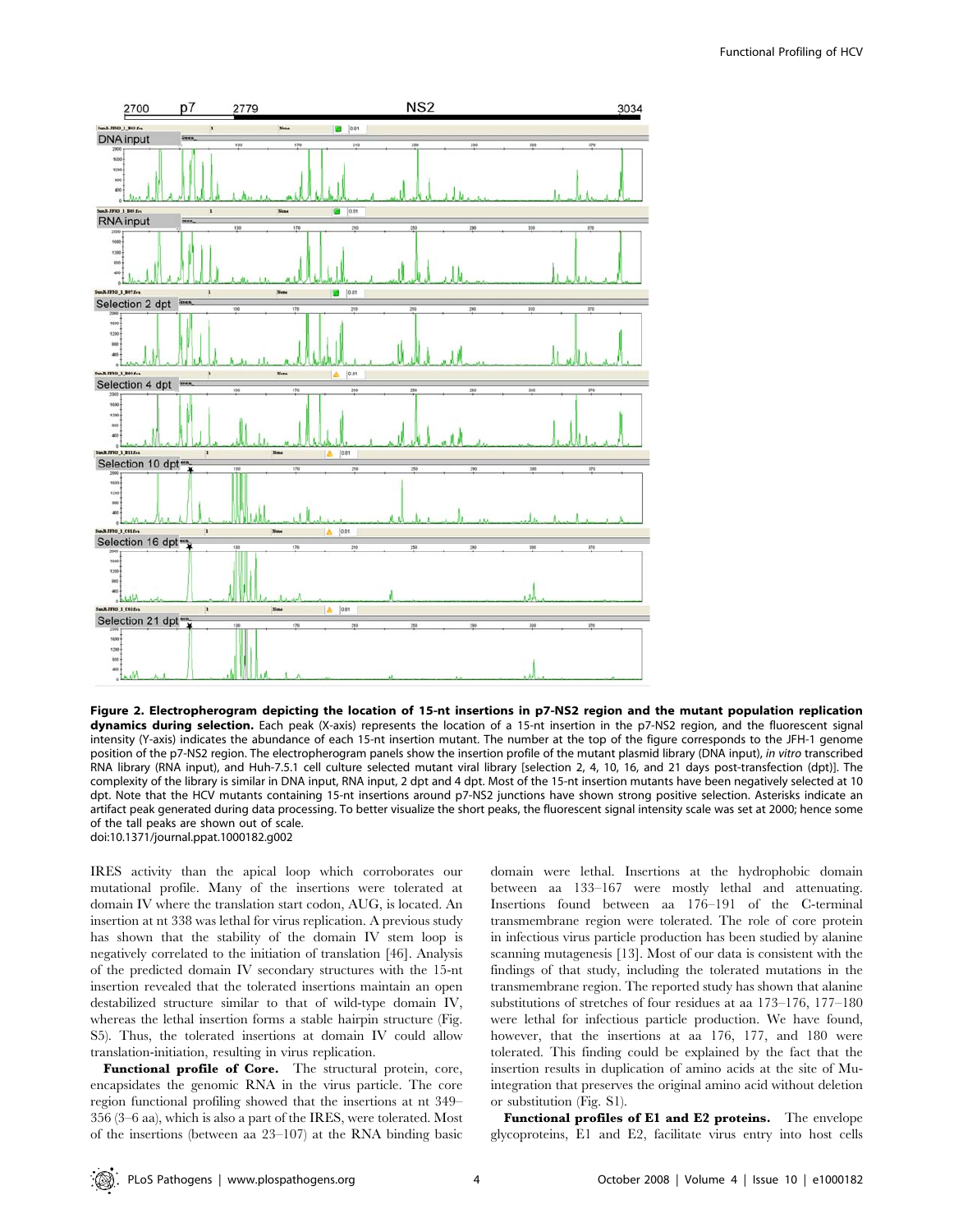

Figure 3. Genome scale functional profile of HCV. Graphical representation of the location and phenotype of 15-nt insertions in the HCV genome are shown. For each 15-nt insertion mutant, the ratio of peak area was calculated between selected and non-selected pools and plotted in a bar graph. The lethal phenotype (critical region, red bar) is an absence of an insertion mutant in the selected population. The attenuated phenotype (less critical region, blue bar) is an over two-fold reduction in replication. The tolerated phenotype (dispensable region, green bar) is replication competent. (A) The final assembly shows the fold change ( $log_{10}$ ) and locations of insertions in the HCV genome. A cartoon of the HCV regions is aligned at the top of graph to show the boundary of each region. The numbering corresponds to the nucleotide (nt) position of JFH-1 genome. (B) The location and phenotype of insertions at the NS5A region are shown. A schematic diagram of the NS5A domains is aligned with the functional profile graph. Note that many insertions at domain 3 are tolerated. (C) The crystal structure of NS5B [69] (PDB accession code 1C2P), RNA dependent RNA polymerase, displays the functional profiling phenotypes. The front and back views of ribbon and surface diagrams of the NS5B monomer is shown. The fingers, thumb, and palm sub-domains are indicated. The amino acid residues are color coded for insertion phenotypes: red (lethal), blue (attenuating), green (tolerated), and grey (no insertion). Insertions in the sub-domains forming the catalytic active site were lethal (front view) for virus replication, whereas many insertions on the outer surface (back view) were tolerated. The crystal structure was analyzed using PyMOL Viewer. aa, amino acid.

doi:10.1371/journal.ppat.1000182.g003

through recognition of cellular receptors [16,17,47]. The 15-nt insertions in the E1 and E2 regions were mostly deleterious for virus replication. The percentage of lethal insertions at the E1 and E2 regions were 94.5 and 88.2, respectively (Table 1). The E1 Nterminal residues 244–245 and the C-terminal residues 370 and 373–374 had tolerated the insertions. Insertions at aa 481–482, 503–504, and 598, and 622–623 of E2 region were tolerated as well. It has been shown that the recognition of cellular receptors is dependent on the conformation of the envelope glycoproteins [16]. Thus the insertion could possibly affect the host receptor protein interactions, conformation of glycoproteins, and innateimmune evasion function, resulting in a lethal phenotype.

Functional profiles of p7 and NS2. The p7 is an ion channel-forming transmembrane protein. It has two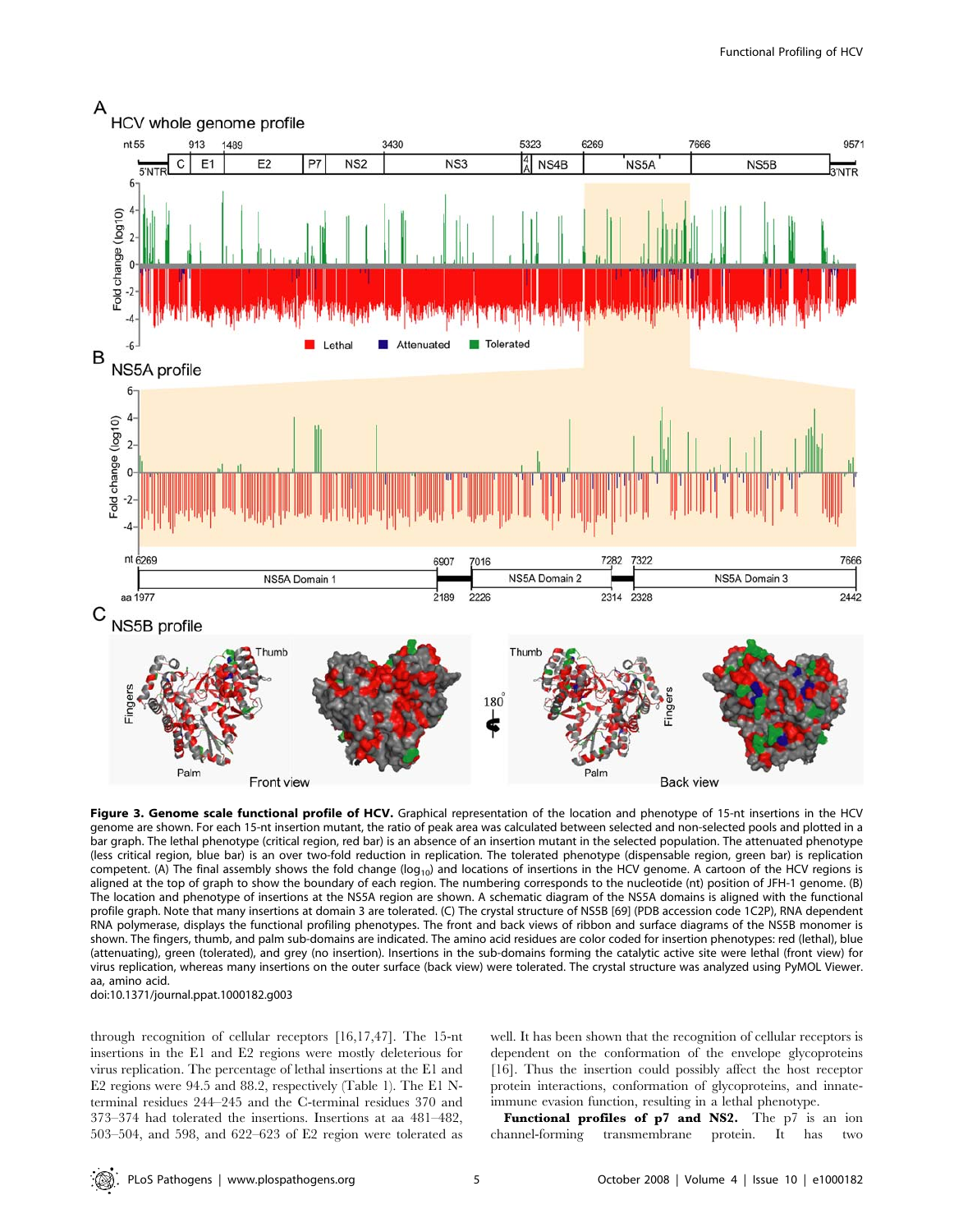Table 1. The percentage and number of insertions in various regions of HCV.

| Region          | <b>Genome Location</b> | Size (nucleotides) | <b>Total Insertions</b><br>in a Region | <b>Tolerated</b> | <b>Attenuated</b> | Lethal       |
|-----------------|------------------------|--------------------|----------------------------------------|------------------|-------------------|--------------|
| 5'NTR           | $55 - 340$             | 286                | 93 (3.9%)                              | 37 (39.8%)       | $8(8.6\%)$        | 48 (51.6%)   |
| Core            | $341 - 913$            | 573                | 81 (3.4%)                              | 24 (29.6%)       | $8(9.9\%)$        | 49 (60.6%)   |
| E <sub>1</sub>  | 914-1489               | 576                | 109 (4.5%)                             | $6(5.5\%)$       | $0(0.0\%)$        | 103 (94.5%)  |
| E <sub>2</sub>  | 1490-2590              | 1101               | 272 (11.3%)                            | 24 (8.8%)        | $8(3.0\%)$        | 240 (88.2%)  |
| p7              | 2591-2779              | 189                | 64 (2.7%)                              | 18 (28.1%)       | $2(3.1\%)$        | 44 (68.8%)   |
| NS <sub>2</sub> | 2780-3430              | 651                | 199 (8.3%)                             | 15 (7.5%)        | $3(1.5\%)$        | 181 (91.0%)  |
| NS3             | 3431-5323              | 1893               | 467 (19.5%)                            | 39 (8.4%)        | $5(1.0\%)$        | 423 (90.6%)  |
| NS4A            | 5324-5485              | 162                | 26 (1.0%)                              | 3 (11.5%)        | $1(3.9\%)$        | 22 (84.6%)   |
| NS4B            | 5486-6268              | 783                | 177 (7.4%)                             | 23 (13.0%)       | $0(0.0\%)$        | 154 (87.0%)  |
| 5A Region 1     | 6269-7016              | 748                | 170 (7.1%)                             | 21 (12.4%)       | 8 (4.7%)          | 141 (82.9%)  |
| 5A Region 2     | 7017-7318              | 302                | 82 (3.4%)                              | 12 (14.6%)       | 18 (21.0%)        | 52 (63.4%)   |
| 5A Region 3     | 7319-7666              | 348                | 106 (4.4%)                             | 48 (45.3%)       | 16 (15.1%)        | 42 (39.6%)   |
| NS5B            | 7667-9442              | 1776               | 467 (19.5%)                            | 92 (19.7%)       | 22 (4.7%)         | 353 (75.6%)  |
| 3'NTR           | 9443-9571              | 129                | 86 (3.6%)                              | 12 (13.95%)      | 12 (13.95%)       | 62 (72.1%)   |
| <b>Total</b>    | 55-9571                | 9517               | 2399 (100.0%)                          | 374 (15.6%)      | 111 (4.6%)        | 1914 (79.8%) |

doi:10.1371/journal.ppat.1000182.t001

transmembrane domains (TMD) with a single loop facing the cytosol and its N- and C-terminal tails oriented towards the endoplasmic reticulum lumen [48]. The insertions at the junction of the N-terminal tail and the first TMD (aa 760–765) were tolerated for virus replication. Insertions at the cytosol loop region aa 781 and aa 788–789 were tolerated. Four insertions found between aa 782–787 of the loop region were lethal. Most of the insertions at TMD regions were lethal. Many insertions at the p7- NS2 cleavage site, aa 809–818 (nt 2767–2794), were tolerated or positively selected (Figs. 2,3A). 91% of the insertions at NS2 were lethal for virus replication, underscoring the importance of NS2 in the HCV life cycle. The NS2 and NS3 crystal structures [20,49] with the insertion profiles are shown in Fig. S6.

Functional profiles of NS3 and NS4A. The NS3 is a critical component of the RNA replicatory complex. NS3 is comprised of an N-terminal serine protease domain and a C-terminal RNA helicase/nucleoside triphosphatase domain [6,50]. NS3 plays an important role in immune evasion [30,31]. The NS3 protease domain forms a complex with NS4A that is essential for the processing of NS3/4A, NS4A/4B, and NS4B/5A cleavage sites [7,51]. NS3 is a highly conserved region of HCV and not surprisingly, most of the insertions were lethal for virus replication. Insertions at both the N-terminal (aa 1031–1035) and the Cterminal (aa 1658–1660) ends were tolerated. Insertions at the protease domain aa 1126–1129 (Pro-Cys-Lys-Cys), a sub-domain containing cysteine residues which coordinates a zinc atom, were tolerated for virus replication (Fig. S6). Insertions at helicase domain aa 1304–1306 and aa 1312 were tolerated. In NS4A, one insertion at the membrane anchoring domain (aa 1675), and one at the C-terminal acidic domain (aa 1713) were tolerated. The remaining insertions were deleterious for virus replication.

Functional profile of NS4B. NS4B, a transmembrane protein, is essential for viral genome replication [21,24,52]. An amphipathic helix (AH) region present at the N-terminal is critical for viral RNA replication [53]. Consistent with that study, we found that insertions at the AH region (aa 1730–1745) were lethal for virus replication. It has been reported that the N- and Cterminal less-conserved domains were the major determinants for efficient RNA replication [54]. The insertions at the determinant N-terminal (aa 1754–1760) and C-terminal (aa 1974–1976) regions were tolerated. Insertions at the ends of a predicted cytoplasmic loop region [55] aa 1847–1848 and aa 1856–1857 were tolerated, however, insertions in the mid-loop aa 1849–1854 were deleterious. Insertions in all four predicted transmembrane domains were lethal. Many of the insertions at the cleavage sites of NS4B/5A and NS5A/5B were tolerated. The predicted amino acid sequences of the insertion sites revealed that the insertion did not disrupt the critical P1-P1' cleavage residues (Fig. S7).

Functional profile of NS5A. The NS5A is essential for viral genome replication; however its precise role in the virus life cycle is unknown. NS5A is a membrane-bound, phosphorylated, zincbinding metalloprotein [56,57,58]. It modulates the cellular environment by direct or indirect association with host factors [28,59,60]. Many cell culture adaptive mutations have been mapped to NS5A [24,41]. NS5A is predicted to have three domains [61]. Our findings showed that 82.9% of the insertions at NS5A region-1, 63.4% at region-2, and 39.6% at region-3 were lethal (Fig. 3B and Table 1). Many insertions in region- 2 and 3 had an attenuating phenotype. Insertions at aa 2014–2015 (Cysresidue binding to zinc) were tolerated and the predicted insertion sequence showed that the insertion did not affect the Cys residue involved in zinc binding. The NS5A crystal structure [56] with the mutational profile is shown in Fig. S6. Insertions in the region aa 2209–2254, corresponding to a 47 aa deletion, encompassing the interferon sensitivity determining region [60], that was tolerated for sub-genomic RNA replication [24], had severely impaired virus replication fitness. All but one of 22 insertions between aa 2282–2320 of region-2 were deleterious for virus replication, which further supports the essential role of these residues in subgenomic HCV RNA replication [62]. Our profiling analysis showed that the NS5A region-3 was the most tolerated (48%) region for insertion. Previous studies using sub-genomic replicons have shown that the NS5A C-terminal had tolerated heterologous insertions, including green fluorescent protein (GFP) and transposons [58,63,64], however a sub-genomic mutant with a larger insert (Renilla luciferase gene) had a defect in viral RNA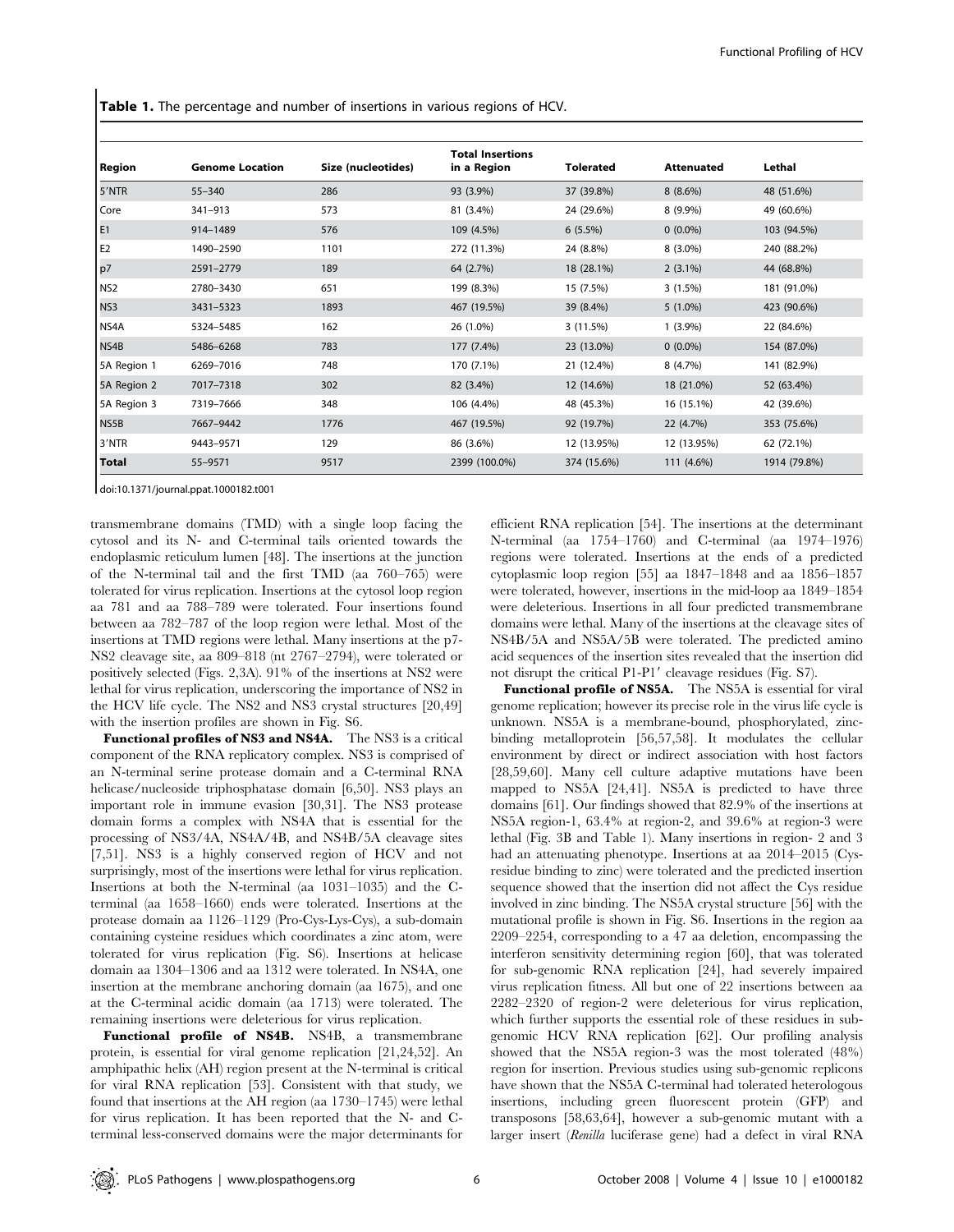

Figure 4. Functional Profiles of the JFH-1 HCV 5'NTR cis-elements. The predicted secondary structures of 5'NTR are shown. The numbers correspond to the JFH-1 genome sequence. The locations of 15-nt insertions are indicated as filled circles. The colors of the filled circles represent the phenotypes: lethal (red), attenuating (blue), and tolerated (green). 5'NTR stem loop domains (I, II, III and IV) are shown. The loop region of IIIb and stem loop domain IV had many tolerated insertions. The translation initiation codon AUG is highlighted. doi:10.1371/journal.ppat.1000182.g004

replication [58]. A recent report showed that the GFP insertion at the NS5A C-terminal resulted in over 100-fold reduction in infectious virus production, but had no effect on viral RNA replication [65]. It has been shown that the C-terminal serine residue (aa 2433) is critical for infectious virus production [66]. We have found that insertions between aa 2429–2437 were lethal for virus replication. Through characterizing mutant viruses having serial deletions of domain III, a report has shown that the NS5A domain 3 is involved in the assembly of infectious viruses [67]. These mutant viruses exhibited phenotypes ranging from defective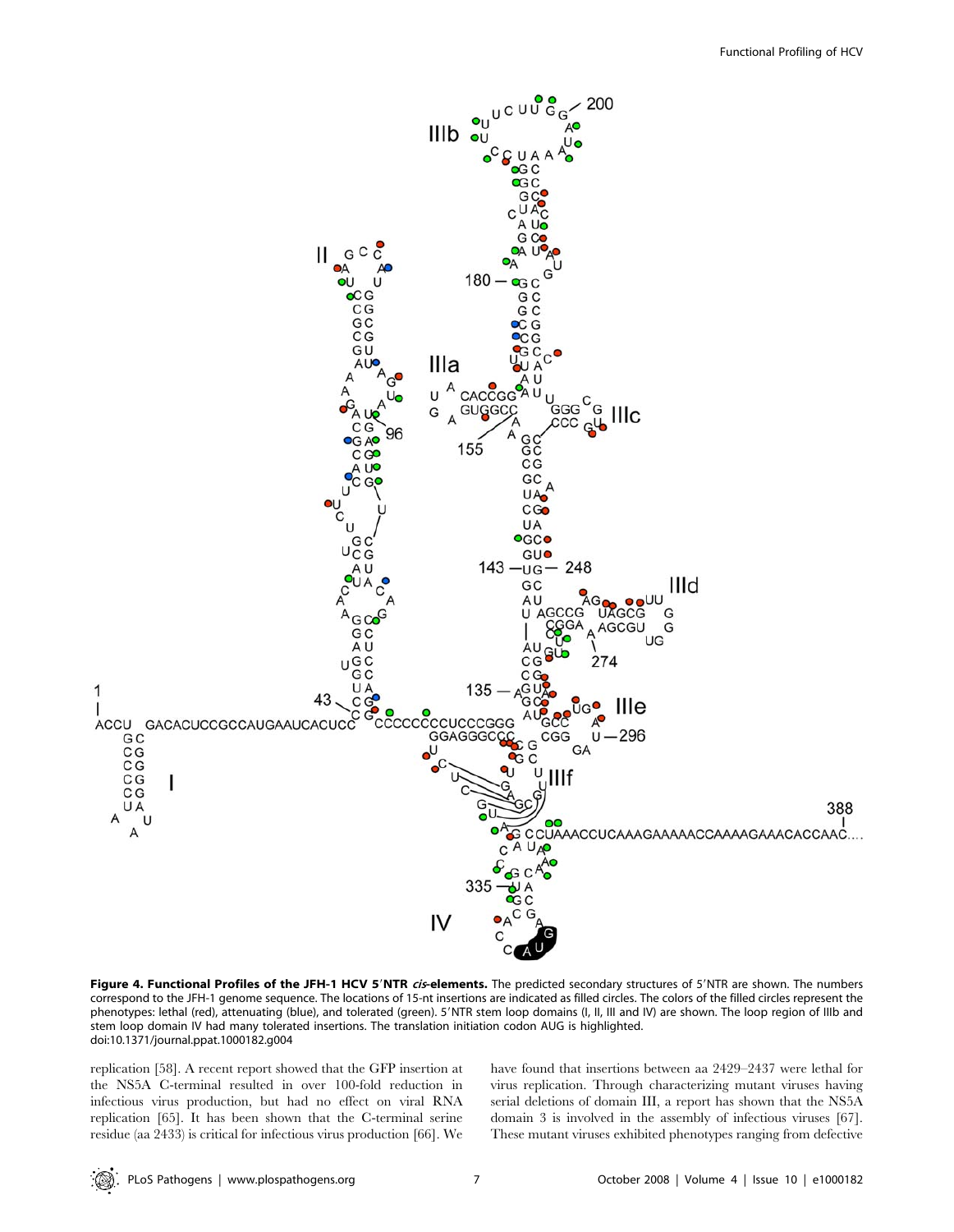to normal growth properties. In addition to tolerated insertions, a total of 39.6% of the insertions at region-3 resulted in a lethal phenotype, suggesting that this region plays a critical role in viral replication fitness.

Functional profiles of NS5B and cis-element 5BSL3. NS5B is an RNA-dependent RNA polymerase that consists of fingers, palm, and thumb domains involving polymerase activity, and C-terminal regulatory and membrane-anchoring domains [68,69,70]. Analysis of functional profiles incorporated in the crystal structure of NS5B [69] showed that all of the insertions in the sub-domains forming the catalytic site were lethal, whereas several insertions on the outer surface were tolerated (Fig. 3C). 75.6% of insertions in NS5B had a deleterious effect and 19.7% insertions had no effect on virus replication. Insertions at a loop region (aa 2589–2592) that interconnects fingers and thumb domains, were tolerated. The palm domain loop region aa 2793– 2795 and 2797–2798 tolerated the insertions. Tolerated insertions were found at aa 2814–2816 of the junction of the palm-thumb domains. Insertions at the thumb domain helix (aa 2873–2881) were well tolerated for virus replication. Insertions at the Cterminal transmembrane region aa 3012–3016 (nt 9368–9386) were tolerated, while insertions at aa 3027–3031(nt 9421–9433) were deleterious (Figs. S3,S4). The NS5B coding region contains a cis-acting replication element (CRE) predicted to have a cruciform stem loop structure, 5BSL3 [71,72] (Fig. 5). The formation of a kissing-loop interaction between loop regions of 5BSL3.2 and 3'NTR SL2 is critical for viral RNA replication [26,72]. Our mutational profile showed that the insertions at 5BSL3.1 (nt 9291– 9357) and 5BSL3.2 were lethal for virus replication. All but one of 14 insertions at nt 9368–9386, which encompass a bulge region between 5BSL3.2 and 5BSL 3.3, were tolerated. The insertions at this region could affect the function of both the NS5B protein and the 5BSL3 cis-element.

Functional profile of  $3'NTR$  cis-elements.  $3'NTR$ consists of a proximal variable region (VR), poly(U/UC) tract of varying length, and a conserved  $3'X$  tail [27] (Fig. 5). The  $3'NTR$ 



Figure 5. Functional Profiles of the JFH-1 HCV 5BSL3 CRE and 3'NTR cis-elements. The stem loop structures are shown. The colors of the filled circles represent the phenotypes: lethal (red), attenuating (blue), and tolerated (green). Insertions at 5BSL- 3.1 and 3.2 were lethal for virus replication. Many insertions at the bulge region between CRE 5BSL- 3.2 and 3.3 were tolerated. The kissing-loop interaction between CRE 5BSL3.2, and 3'SL2 is depicted with dotted lines. The 3'NTR predicted variable region stem loop structures (VSL1 and VSL2), poly (U/UC) tract, and 3'X tail stem loop structures are shown. Many insertions at VSL2 were tolerated and attenuating. The stop codon UAG is highlighted. All the insertions at poly-U tract were lethal.

doi:10.1371/journal.ppat.1000182.g005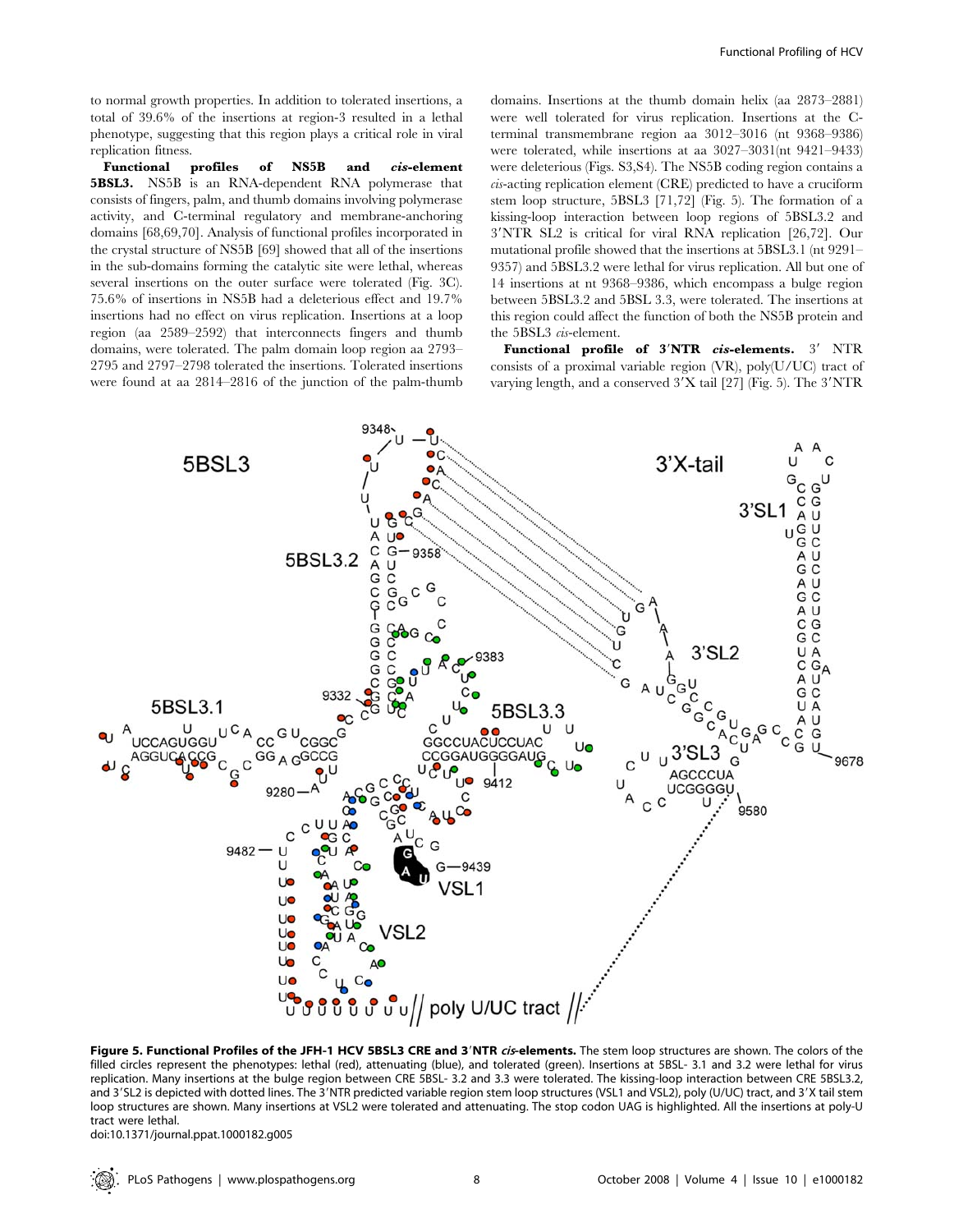region is involved in initiation of negative-strand genome replication and enhancement of translation [25,26,27]. Several cellular and viral proteins interact with  $3'NTR$  [28,73]. The functional profile of the variable region and poly (U/UC) tract was obtained. Among a total of 27 insertions at the 3'NTR variable region cis-element, 11, 11, and 5 of the insertions had tolerated, attenuating, and lethal phenotypes, respectively. Four of the 5 insertions exhibiting lethal phenotypes at VR were found adjacent to the poly(U/UC) tract. All of the insertions at the poly(U/UC) tract were lethal for virus replication (Fig. S3), which is consistent with a recent report [26]. Freibe and colleagues [25,72] reported that the insertion of CRE 5BSL3 at VR did not affect the replication of a sub-genomic replicon; however, deletion of VR region impaired genome replication. The poly(U/UC) tract has been reported critical for viral replication [25,26,27,42,71]. The insertions at 3'NTR could possibly affect the binding of cellular factors involved in RNA genome replication leading to attenuating or lethal phenotype.

## Validating the phenotypes identified by the functional profiling screen

We focused on the NS3, NS5A, NS5B, and 3'NTR regions for validating the 15-nt insertion phenotypes because of their critical role in viral genome replication. The nucleotide/amino acid sequences of the mutations that were introduced in the HCV genome are shown in Fig. 6A. The functional profiling analysis

| NS3-4635         | 4631<br>1431 |                                               |                                     | Ω | ν |   |   | н | O | CCA GCU CAG GUG CGG CCG CAU CAG GGA<br>G               | 4642<br>1434 |
|------------------|--------------|-----------------------------------------------|-------------------------------------|---|---|---|---|---|---|--------------------------------------------------------|--------------|
| NS3-4944         | 1534         | 4940 CUC ACA CCA GUG CGG CCG CAA CCA GCG      |                                     |   | ν |   |   |   | P |                                                        | 4951<br>1537 |
| <b>NS5A-7135</b> | 2264         | 7130 AGC GAC CUU GAU GCG GCC GCA CUU GAG<br>S |                                     |   | n |   |   |   |   |                                                        | 7141<br>2267 |
| <b>NS5A-7376</b> | 2344         |                                               |                                     | Ω |   |   | G | R | к | 7370 CUC CAG C <b>AA CUG UGC GGC CGC A</b> AA CUG      | 7381<br>2347 |
| <b>NS5A-7622</b> | 2426         | s                                             | G                                   | s | w |   | G | R |   | 7616 UCG GGG U <b>CU UGG UGC GGC CGC A</b> CU UGG<br>w | 7627<br>2429 |
| <b>NS5B-8865</b> | 8861<br>2841 |                                               | ACA GUU AGA CUG CGG CCG CAU AGA CAC | R |   | R |   | н | R |                                                        | 8872<br>2844 |
| 3'NTR-9463       |              |                                               |                                     |   |   |   |   |   |   | 9458 GUA CAC UCC AUU GCG GCC GCA UCC AUA               | 9469         |



showed that the 15-nt insertions at NS3-4635 and NS3-4944 (helicase domain) and NS5B-8865 (thumb domain) resulted in a lethal phenotype. The 15-nt insertions at NS5A region-2 (nt 7135) and region-3 (nt 7376, nt 7622) and  $3'NTR$  (nt 9463) were tolerated for virus replication (Fig. S4). The effect of these mutations on virus replication was validated with individual mutant viruses based on a monocistronic Renilla luciferase HCV reporter virus, NRLFC (Fig. S8). The mutant reporter viruses defective in RNA polymerase activity (pol-null) and envelope (envnull) were included as controls for RNA genome replication and infectious virus production. The genome replication and the supernatant infectivity of mutant viruses were assessed by measuring the Renilla luciferase activity of the transfected and infected Huh-7.5.1 cells at the indicated time points, respectively (Fig. 6 B,C). The core and NS3 antigen expression of transfected cells was tested at 96 hpt (Fig. 6D). The mutant viruses demonstrated a consistent phenotype with that of the genomescale functional profiling analysis, confirming the usefulness of this system. Similar results were also obtained with JFH-1 based mutants (data not shown). Our study using JFH-1 mutant viruses containing alanine-substitution of core C-terminal transmembrane domain showed that several residues were dispensable for infectious virus production, further validating our functional profiling system (RR and VA unpublished observation). As this experiment was completed, an independent study reported similar findings [13].



Figure 6. Validating the HCV functional profiling phenotypes by individual mutant viruses. (A) Nucleotide and amino acid sequence information for the 15-nt insertions engineered in the individual mutant NRLFC reporter viruses is shown. The inserted nucleotide/amino acid sequences are shown in bold face. The genomic position of nucleotide and amino acid residues are indicated. (B) Analysis of viral genome replication of mutant viruses. 10 µg of in vitro transcribed genomic RNA of wild-type NRLFC reporter virus and the mutant reporter viruses were individually introduced into Huh-7.5.1 cells by electroporation. The mutant reporter viruses lacking envelope (env-null) and polymerase activity (pol-null) are included as controls. The transfected cells were lysed at indicated time points using Promega passive lysis buffer, and the levels of Renilla luciferase were quantified. The experiment was done in triplicate and the mean values with standard deviation of Renilla luciferase values (RLV) are presented as a bar graph in log<sub>10</sub> scale. (C) Measuring the production of infectious viral particles by mutant viruses. The cell-free supernatants harvested at 48 and 96 hours post-transfection (hpt) were inoculated onto naıve Huh-7.5.1 cells. At 48 hpt the cells were lysed and the Renilla luciferase activities were assayed. The mean RLV with standard deviations are shown in the graph. The replication deficient mutants show only background level of luciferase activity. (D) The expression of HCV non-structural and structural proteins. The protein lysates obtained at 96 hpt were subjected to western blotting. The HCV core and NS3 antigens were detected by primary mouse monoclonal antibodies and secondary goat-anti mouse IgG conjugated with HRP. b-actin was included as a loading control.

doi:10.1371/journal.ppat.1000182.g006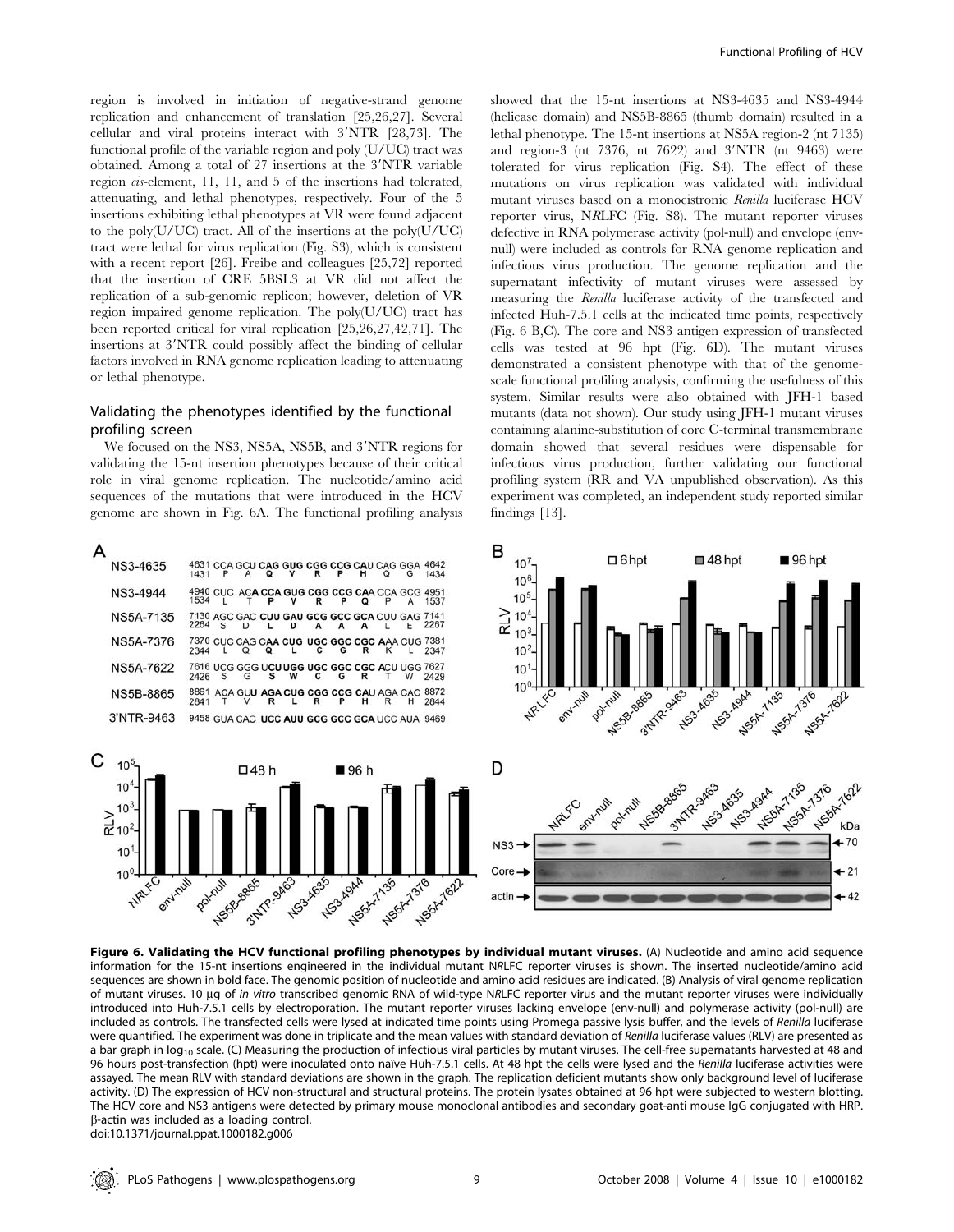#### Role of 3'NTR variable region for viral replication

The functional profiling of the 3'NTR revealed that an equal number of insertions at the VR exhibited either tolerated or attenuated phenotypes. An earlier study in chimpanzees has shown that a mutant virus lacking 24 nucleotides at the 3'NTR VR is replication-competent in vivo [27]. Subsequent studies showed that a sub-genomic replicon lacking partial or complete VR was viable, but genome replication was impaired significantly  $[25,42]$ . We have found many of the insertions at the 3'NTR VR resulted in attenuation of virus replication. Furthermore, based on the kinetics of disappearance of viral mutants having altered poly(U/UC) and variable regions, we hypothesized that the 39NTR plays a critical role in infectious particle production. To test this hypothesis we have constructed mutant reporter viruses having deletions of 14 nucleotides  $[\Delta \text{VR14}$  (nt 9457–9470)] or 28 nucleotides  $[\Delta \text{VR}28 \text{ (nt 9443–9470)}]$  or substitution of the VR, which encompasses a seven-nucleotide conserved sequence (Fig. 7A). The substitution mutants behaved like parental NRLFC reporter virus, while the deletion mutants had impaired RNA genome replication and viral particle production (Fig. 7B–D). Because the NRLFC reporter virus had a reduced infectivity compared to that of parental J6/JFH-C virus (Fig. S8), we tested the VR deletion mutants with J6/JFH-C background (Fig. 7E–G). The deletion of 14 nucleotides at VR resulted in a significant reduction in viral replication and infectious particle production. Although the J6/JFH- $\Delta$ VR28 virus had a lower level of genome replication and core antigen expression (Fig. 7F,G), there was no detectable amount of infectious virus in the supernatant. Furthermore, the wild-type virus transfected cells underwent growth arrest and dead cells/cell debris were detected in the culture medium indicating CPE. The cell growth arrest and CPE were not observed in J6/JFH- $\Delta$ VR28 and J6/JFH- $\Delta$ VR14 mutant genome transfected cells. These results suggest that the 3'NTR VR mediated-spacing is important for efficient viral replication and infectious virus production. Taken altogether, the functional profiling system effectively identified viral functional domains throughout the HCV genome.

#### Discussion

We have described a high-throughput, quantitative mutational analysis system to identify HCV protein domains and cis-acting elements that are essential or non-essential for virus replication in cell culture. We took advantage of advances in DNA analyzing technology to obtain the whole genome functional profile of HCV. We have characterized a library of mutants with 2399 random insertions between nt 55 and 9571 of HCV genome. Approximately 80% (1914), 4.6% (111), and 15.6% (374) of the insertions had lethal, attenuating, and tolerated phenotypes, respectively. Most of our data is consistent with previous studies using individual mutants, which validates our approach [8,13,25,26,- 27,42,43,46,54,62]. The phenotypes identified through transposon-insertion and conventional site-specific (deletion and substitution) mutagenesis could differ in some instances due to the nature of genetic changes.

Among other members of Flaviviridae, while deletion of the 3'NTR variable region of dengue virus resulted in severe attenuation of virus growth [74], there was no effect of such deletion on tick-borne encephalitis virus replication [75]. We have dissected the role of 3'NTR VR during virus replication by insertion mutagenesis, deletions, and substitutions. Deletion of VR resulted in reduction in viral genome replication and infectious viral particle production. Based on the substitution study at the 3'NTR VR, the stem loop structure, if present, is not essential for

genome replication and virion morphogenesis and release. A previous study has shown that the conserved seven nucleotides at the VR are dispensable for RNA replication [29]. We found that these conserved nucleotides do not have a direct role in both viral RNA genome replication and infectious virion production in cell culture. On one hand, the deletion of the 3'NTR VR results in the reduction of genome replication; on the other hand, replacement of the deleted 3'NTR VR region with heterologous polynucleotides results in restoration of genome replication to that of wildtype virus, indicating that irrespective of nucleotide sequence, the spacing between the region up- and downstream of 3'NTR VR region is important for efficient RNA replication. The VR might have a role in efficient genome packaging or binding of RNA replication machineries onto the 3'NTR during virus replication in the host cell.

We have identified several novel regions in 5'NTR, p7, NS3, NS4B, NS5A, NS5B, and 3'NTR that tolerate the insertions for virus replication in cell culture. These domains, however, could play important roles in in vivo infection, including immune evasion. Defining regions critical and less-critical for viral replication at the genome scale will facilitate the rational design of vaccine candidates. The HCV regions with attenuating insertions could be further characterized by deletion mapping. Attenuating deletions along with mutations that inactivate immune evasion domains can be combined into developing a live virus vaccine that is attenuated and non-recombinogenic.

In order to complete the viral lifecycle, the virus hijacks and/or counteracts cellular functions, including signaling pathways, cell cycle regulations, and innate and adaptive immune responses. Our approach can be used to define such interactions. For example, comparing mutational profiles of HCV mutant libraries selected in cells that are deficient in an innate immune factor would facilitate identifying viral determinant(s) that counteract or modulate the host response pathway. The *in vivo* role of tolerated insertions could be dissected by passaging and profiling the HCV mutant library in the human liver cell-grafted mouse model or a primate model. Moreover, modeling the HCV protein structures based on mutational profiles could be useful to elucidate the structurefunction relationship of individual HCV proteins. These future investigations would shed light on the mechanism of HCV replication. Furthermore, the high-throughput mutational analysis platform would be a useful tool for the functional genomics study of other RNA and DNA viruses.

#### Materials and Methods

#### Cells

The Huh-7.5.1 cell line (a kind gift from Dr. Francis Chisari, The Scripps Research Institute, La Jolla) was cultured in complete DMEM containing 10% fetal bovine serum, 10 mM non-essential amino acids (Invitrogen, Carlsbad, USA), 10 mM Hepes, penicillin (100 units/ml), streptomycin (100 mg/ml), and 2 mM L-glutamine at  $37^{\circ}$ C with 5% CO<sub>2</sub>.

## Virus and Plasmid Constructs

The plasmid containing the complete genome of a HCV GT2a strain JFH-1 (kindly provided by Dr. Takaji Wakita, National Institute of Infectious Diseases, Japan), was used for construction of recombinant viruses. An intra-genotype chimeric virus, pJ6/ JFH-C, comprising 5'NTR, structural regions and part of nonstructural regions (p7 and partial NS2) of the J6CF strain (NCBI accession no. AF177036) and non-structural regions of JFH-1 strain was generated. The J6CF genomic region, nt 1 to 2878, was synthesized by PCR based assembly of oligonucleotides (Invitro-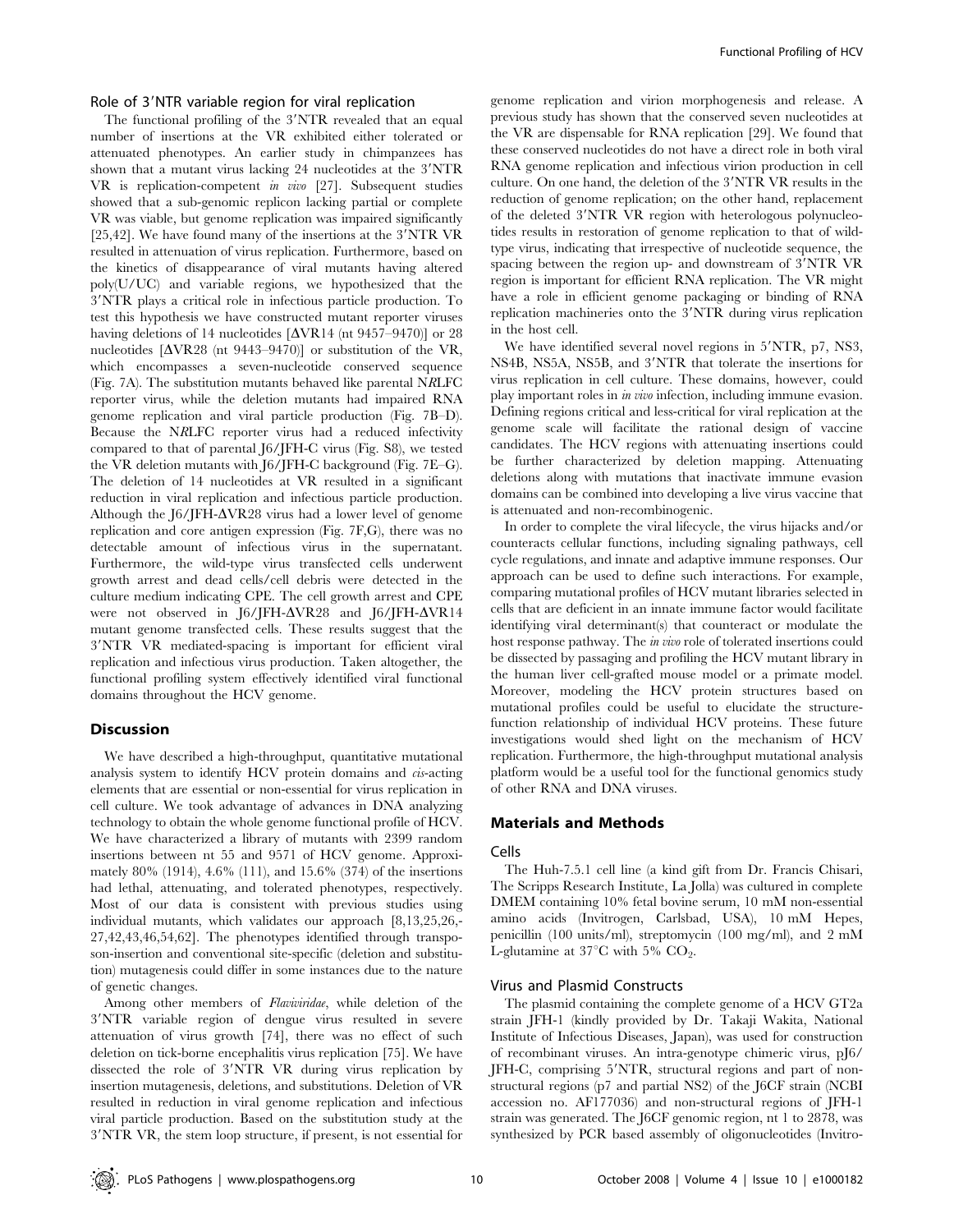

Figure 7. Analysis of 3'NTR Variable Region in HCV replication. (A) Nucleotide sequence of JFH-1 3'NTR variable region and the mutations engineered in the individual mutant viruses are depicted. The genome position of the nucleotides is indicated. The sequence that is conserved across all the genotypes is underlined. The deleted polynucleotide regions are shown in dotted lines. The substituted heterologous polynucleotides are in italics. 15-nt insertion sequence is boxed. Due to space limitation, only a partial sequence is shown for 3'NTR-9463 mutant. (B) Analysis of viral genome replication of mutant reporter viruses. The mean Renilla luciferase values (RLV) with standard deviations are shown in the graph (log<sub>10</sub> scale). (C) Measuring the production of infectious viral particles by mutant reporter viruses. The mutants deficient in production of infectious particles show only a background level of luciferase activity. (D) Western blotting analysis of viral proteins, NS3 and core, expression. (E) Comparison of J6/JFH-C mutant viral infectivity. The virus titer (ffu/ml) of cell-free supernatant collected at 48 and 96 hpt of J6/JFH-C based mutants' transfected cell culture was measured by infecting naïve Huh-7.5.1 cells. Mean values and standard deviations are shown in the graph. (F) Comparison of J6/JFH-C mutant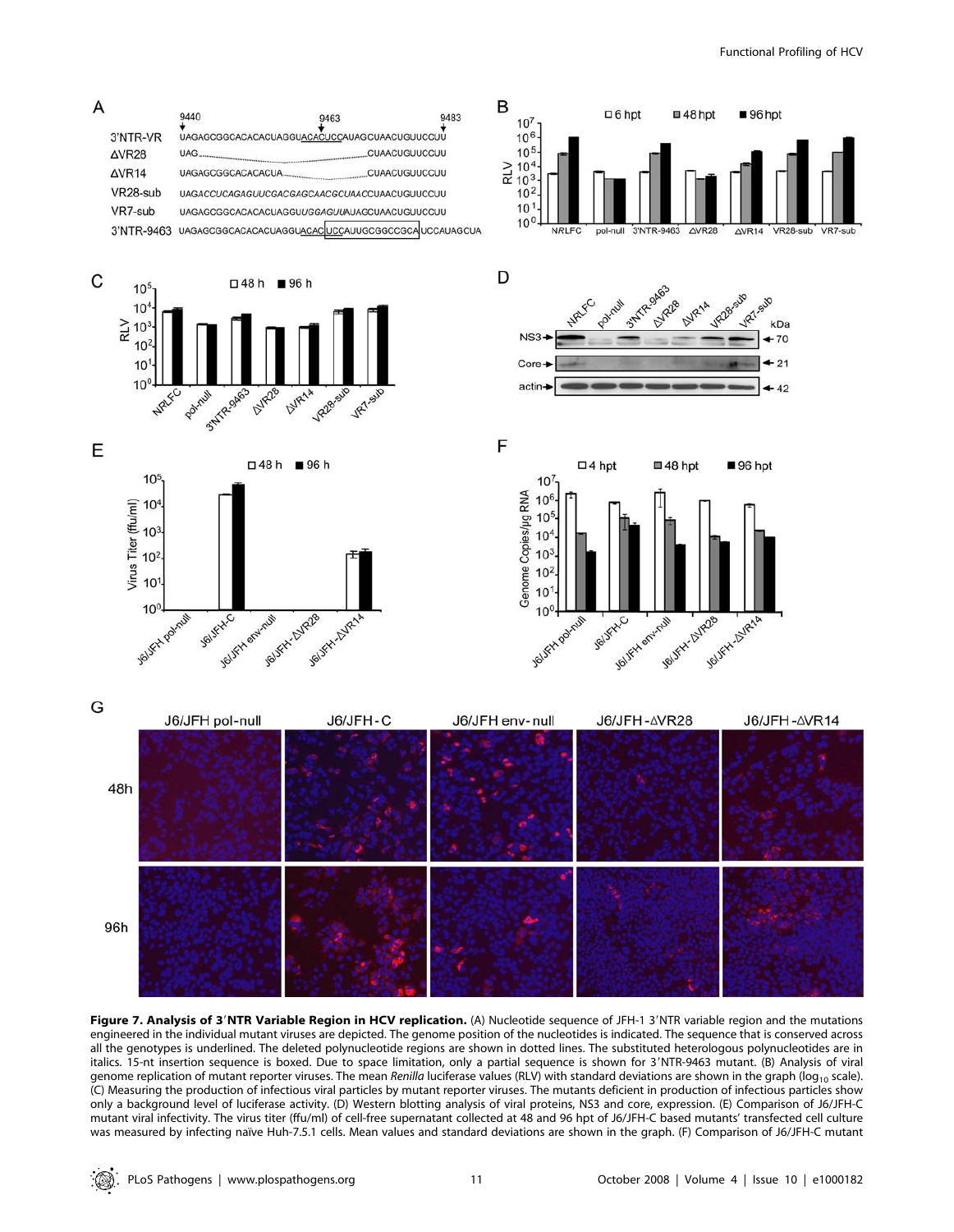viral genome replication. At 4, 48, and 96 hpt total cellular RNAs were harvested and subjected to RT-qPCR. The genome copy numbers per µg of RNA are presented. (G) Immunofluorescence assay. At 48 and 96 hpt the cells were fixed and stained for HCV core antigen. The cell nuclei were visualized by DAPI staining. For B, C, and D experimental details see Figure 6 legend. doi:10.1371/journal.ppat.1000182.g007

gen). The T7 promoter sequence (5'-TAATACGACTCACTA-TAG-3') and nt 2879 to 2967 of the JFH-1 isolate was engineered at the  $5'$  and  $3'$  ends of the J6CF 1-2878 fragment, respectively. The final assembled PCR product (T7-J6CF/JFH) was cloned into pZero-blunt vector (Invitrogen) and sequence verified. The EcoRI-NotI fragment (2.9 kb) of the pJFH-1 was swapped with the assembled T7-J6CF/JFH fragment to obtain pJ6/JFH-C. A monocistronic chimeric reporter virus, pNRLFC, which was based on pJ6/JFH-C parental virus, was constructed. A plasmid containing a reporter cassette, T7-5'NTR (388 nucleotides)-Renilla luciferase gene-F2A seqeuce-Core-E1, was constructed. The F2A sequence introduced was 5'-GTGAAACAGACTTTGAATTTT-GACCTTCTCAAGTTGGCCGGAGACGTCGAGTCCAACC- $CTGGGCCC 3'$ . The  $EcoRI-BsiWI$  fragment containing the reporter cassete was subcloned into pJ6/JFH-C to construct pNRLFC. To construct the envelope-null mutant virus, an inframe deletion of nt 1040–2215 was engineered in the pJ6/JFH-C genome. This deletion removed most of the E1 and E2 coding regions. An identical E1 and E2 deletion mutant reporter virus pNRLFC was also constructed. An RNA polymerase-null virus with pJ6/JFH-C or pNRLFC background was constructed by mutating the catalytic residues GDD to AAG amino acid residues. The NotI restriction enzyme site present in JFH1 genome at nt 2955 was abolished by PCR-mediated introduction of silent point mutations  $(CGGC\rightarrow TGGT)$ . These point mutations did not affect the virus infectivity (data not shown). This plasmid was subjected to in vitro Mu-transposon mediated mutagenesis (MGS kit, Finnzymes). The location of transposon insertion in the JFH-1 genome was identified by sequencing using a transposon-specific primer (5'-CAGAGATTTTGAGACACAACGT-3'). The plasmids having a transposon insertion at NS3-4635, NS3-4937, NS5B-8865, NS5A-7622, and 3'NTR-9463 were included for NotI restriction digestion to remove the transposon fragment, resulting in only 15-nt remaining at the insertion site. PCR-mediated sitespecific mutagenesis was employed to introduce several mutations into the viral genome. The mutant JFH-1 plasmids containing a 15-nt insertion at pJFH-1 NS5A regions, NS5A-7135 (5'-CTTGATGCGGCCGCA-3') and NS5A-7376 (5'-AACU-GUGCGGCCGCA-3') were constructed. The pJFH-1 mutant plasmid with substitution of 7 nucleotides (nt 9460–9467) or 28 nucleotides (nt  $9443-9470$ ) at  $3'NTR$  were constructed. The pJ6/ JFH-C based mutant plasmids having deletion of 14 nucleotides  $[(nt 9457-9470) p[6/IFH-\Delta VR14]$  or 28 nucleotides  $[(nt 9443-$ 9470) pJ6/JFH- $\Delta$ VR28] at 3'NTR were constructed. To construct reporter mutant viruses, the  $E \circ RI - AvrII$  fragment of the pJFH-1 and pJ6/JFH-C based mutant plasmids was replaced with that of the reporter virus pNRLFC. The sequence information of the primers used for the construction of mutant viruses will be available upon request.

## In vitro Transcription and RNA Transfection

The viral plasmids linearized by XbaI restriction enzyme and treated with mung bean nuclease (New England Biolabs, Beverly, USA) were subjected to *in vitro* transcription using T7 Ribomax Express Large Scale RNA Production System according to the manufacturer's instructions (Promega Corporation, Madison, USA). A total of 16  $\mu$ g of the pJFH-1 insertion library DNA was used for *in vitro* transcription. The DNase-treated RNA were purified and stored at  $-80^{\circ}\text{C}$  in aliquots. The *in vitro* transcribed

RNAs were electroporated into Huh-7.5.1 cells. Briefly, the Huh-7.5.1 cells were trypsinized and washed twice with ice cold Opti-MEM transfection media (Invitrogen) and resuspended in Opti-MEM at  $1\times10^{7}$  cells per ml. 10  $\mu$ g of *in vitro* transcribed RNA was mixed with 400 µl of cells in 0.4 cm electroporation cuvettes. Electroporation was conducted by using a BioRad elecroporator with the settings of 270 V, 100 ohms, and 960  $\mu$ F. Subsequently, the cells were resuspended in 40 ml of complete DMEM and plated in T-75 flasks and 48-well plates. At 8 hpt, media containing dead cell debris in the culture flasks and plates were replaced with fresh complete DMEM.

#### Generation of 15-nt Insertion JFH-1 Plasmid Library

The plasmid pJFH-1lacking NotI site, was subjected to in vitro Mu-transposon mediated mutagenesis (MGS kit, Finnzymes). A total of  $4.7\times10^5$  individual bacterial colonies were obtained and the mutant plasmids were isolated from the pooled bacterial colonies. To remove the transposon DNA fragment,  $5 \mu$ g of the pooled mutant plasmids were subjected to NotI digestion, selfligation, and selection in bacteria. This resulted in a library of mutants having a 15-nt sequence, 5'-NNNNNTGCGGCCGCA-3' (N: duplicated 5 nucleotides from target DNA), inserted randomly in the pJFH-1 plasmid.

#### Genetic Selection of Mutant JFH-1 Library in cell culture

A total of 16  $\mu$ g of the pJFH-1 library DNA was used for in vitro transcription. 120 µg of DNase-treated RNA was delivered into  $4.8\times10^{7}$  Huh-7.5.1 cells by electroporation. The cells were plated in twelve T-150 flasks and were split into forty T-150 flasks at 1:3 or 1:4 ratios on 4, 7, 10, 13, and 16 dpt. During each split,  $\sim$ one third of the pooled cells was saved for RNA isolation. The selection was terminated at 21 dpt, when many of the cells were started showing CPE [34,41]. Total RNA was isolated from the cells using Tri-reagent (Molecular Research Center Inc. Cincinnati, OH). The DNase-treated and -purified RNA was used for functional profiling analysis.

## Functional Profiling Analysis of the HCV genome

A total of 65 µg of RNA from each of the non-selected and cell culture selected JFH-1 mutant RNAs were reverse transcribed by Superscript III Reverse Transcriptase (Invitrogen) using random hexamers. The cDNAs and pJFH-1 library DNA (included to ascertain the library complexity) were used as templates for PCR amplification of thirteen overlapping fragments using JFH-1 specific primers (Table S1). Each fragment has an overlap of  $\sim$ 200 nt with flanking fragments. Fifty nanograms of purified RT-PCR or PCR product was used as a template for a second PCR with an insertion-specific mini-primer  $(5'-TGCGGCCGCA -3'),$ which has 5' end labeled with a fluorescent dye-VIC (Applied Biosystems), and one of the JFH-1 fragment specific primers (Table S2). A total of forty-eight JFH-1 specific primers, designed at approximately 200 nt intervals, were used. Each of the JFHspecific primer and mini-primer combinations tested negative for generating any spurious PCR products using wild-type JFH-1 genome template. For each primer, the PCR reactions were done in duplicate. The conditions used for the second PCR were  $95^{\circ}$ C for 5 min (1 cycle);  $95^{\circ}$ C for 1 min,  $52^{\circ}$ C for 1 min and  $72^{\circ}$ C for 2 min (35 cycles);  $72^{\circ}$ C for 20 min (1 cycle). The fluorescent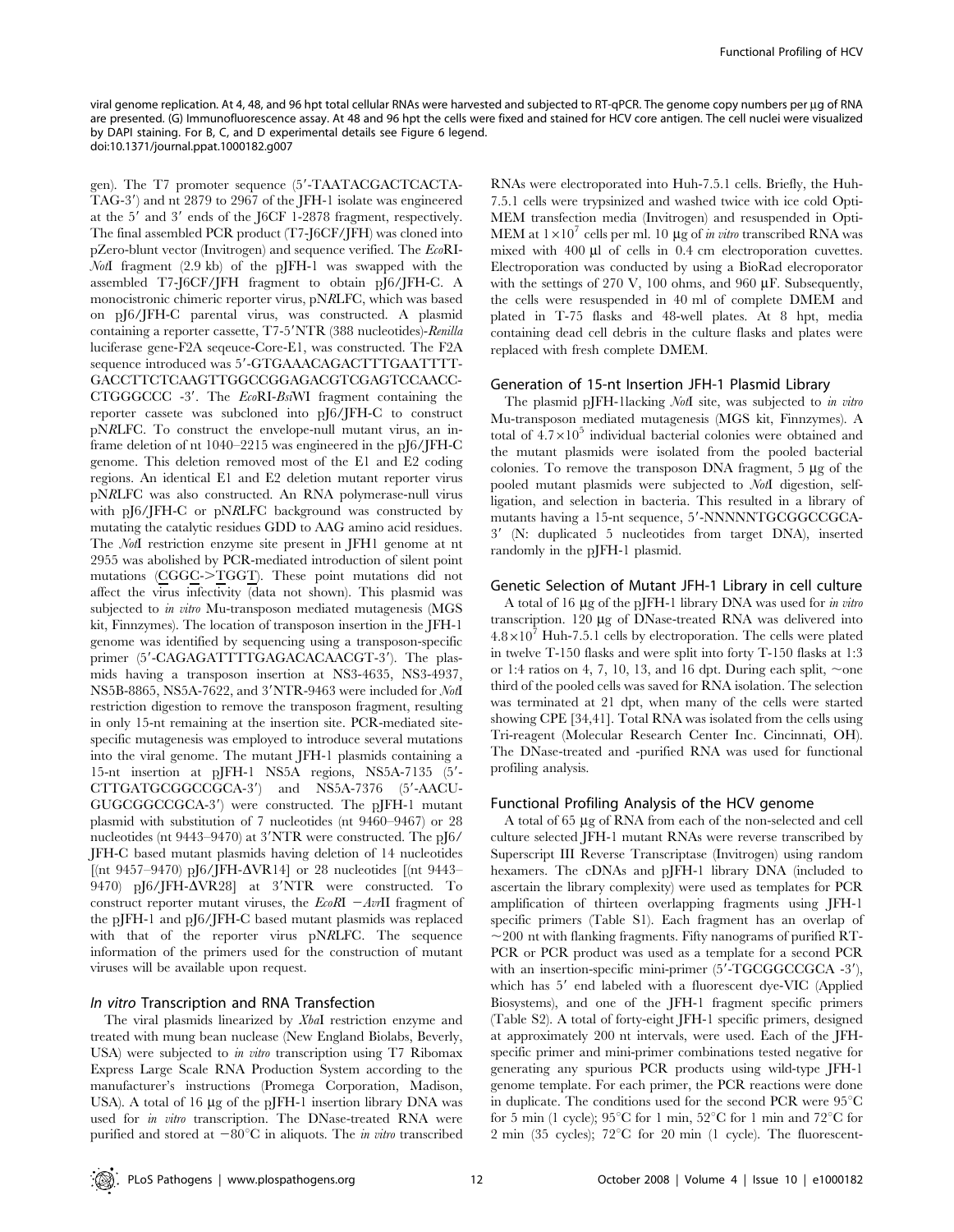labeled PCR products were analyzed in duplicate with Liz-500 size standard (Applied Biosystems) by using a 96-capillary genotyper (3730xl DNA Analyzer, Applied Biosystems) at the UCLA Genotyping and Sequencing core facility.

## Data Processing and Interpretation

The data generated by the capillary genotyper were processed by GeneMapper software (Applied Biosystems) using Amplified Fragment Length Polymorphism analysis tool. The normalized data was visualized by an electropherogram and exported as a data file. For each PCR sample, the exported data contained information regarding the PCR product size at nucleotide level and peak area. The exact position of an insertion in the genome, for each of the 48 gene specific primer-generated PCR products, was calculated by subtracting 15-nt from the size of the particular PCR product and adding the HCV genome position of the specific primer. Comparison of the 15-nt insertion sites identified in the mutated HCV genome by PCR profiling and sequencing revealed that the accuracy of the PCR profiling is within one to two nucleotide(s). For each sample, the PCR profiles were consistent among duplicates and representative data were used for obtaining final assembly. To assemble the locations of insertion sites for the entire HCV genome, the insertion profiles obtained between 50 to  $\sim$ 250 nt for each specific primer was taken into account. To assign a phenotype for each insertion mutant, the ratio of peak area between selected (21 dpt) and non-selected pools was calculated. The incorporation of functional profile data into the crystal structure of HCV proteins and the generation of graphics were done using PyMOL Viewer program (DeLano Scientific, USA).

#### Quantitative Reverse Transcription-PCR

A two-step reverse transcription-PCR (RT-PCR) was carried out for determining the HCV RNA copy number. Briefly,  $1 \mu$ g of total cellular RNA was reverse transcribed by using Superscript III Reverse Transcriptase (Invitrogen) and HCV 5'UTR specific primers (JFH RTQ F: 5'- CTGGGTCCTTTCTTGGATAA-3' and JFH RTQ R:  $5'$ - CCTATCAGGCAGTACCACA-3') as per the manufacturer's instructions. 100 ng of resulting cDNA was used as a template for the subsequent quantitative-PCR (Q-PCR) using QuantiTect Probe FAM 5'-GAGTAGCGTTGGGTTG-3' (Qiagen).  $10^1$  to  $10^7$  copies of *in vitro* transcribed JFH-1 genomic RNA were reverse transcribed along with the samples, and were included as a standard for copy number determination during Q-PCR. The reaction was run at  $95^{\circ}$ C for 15 min (1 cycle),  $95^{\circ}$ C for 30 s,  $55^{\circ}$ C for 30 s, and  $72^{\circ}$ C for 10 s (45 cycles). The results were analyzed in Opticon II (MJ Research, Cambridge, MA).

#### Measuring virus titer

The virus titer was measured by calculating the foci forming unit (ffu) of infectious viral particles per ml of cell-free culture supernatant. The infected-culture supernatant was 10-fold serially diluted in complete DMEM and inoculated in triplicate onto naïve Huh-7.5.1 cells  $(3\times10^3 \text{ cells/well})$  in 96-well plates. At 72 hours post infection (hpi), the cells were fixed and immunostained for HCV core antigen. The number of core antigen positive foci were counted at the highest dilution, and average foci forming units per ml was calculated.

## Renilla Luciferase Reporter Assay for Viral Genome Replication and Infectivity

For viral genome replication assay, the HCV RNA transfected cells were plated in triplicate in 48-well plates. The cells were lysed with passive lysis buffer (Promega) at 6, 48, and 96 hpt. The culture

plates were gently rocked at room temperature for 15 min, then stored at  $-80^{\circ}$ C. To determine the supernatant infectivity, 500 µl of cell-free supernatant obtained from HCV RNA transfected cells at 48 and 96 hpt was inoculated in triplicate onto naïve Huh-7.5.1 cells in 48-well plates. At 48 hpi the cells were lysed and stored at  $-80^{\circ}$ C. 10 µl of lysate was used for measuring the *Renilla* luciferase activity using a Renilla Luciferase Assay System kit (Promega).

#### Western blotting

For western blotting, the cell lysates were resolved by SDS-PAGE and transferred to a nitrocellulose membrane. The membranes were blocked (5% skim milk, 0.2% Tween-20 in PBS) and probed with mouse monoclonal antibody to core [(C7- 50) Abcam], NS3 [(H23) Abcam)] and beta-actin (Sigma). Goat anti-mouse IgG conjugated with horseradish peroxide (Amersham Pharmacia Biotech) secondary antibody was detected by chemiluminescence (ECL Plus, Amersham Pharmacia Biotech).

#### Immunofluorescence assay

The HCV infected or transfected cells were fixed with 4% paraformaldehyde. Following three PBS washes, the cells were blocked (3% goat serum, 3% BSA, 0.1% Triton-x 100 in PBS) and incubated with mouse monoclonal anti-core primary antibody (C7- 50 (Abcam, Cambridge, USA)) at a dilution of 1:300 for 5 hrs at  $4^{\circ}$ C. The goat anti-mouse IgG polyclonal antibody conjugated to Cy-3 was added as a secondary antibody (Jackson ImmunoResearch Laboratories, USA) at 1:200 dilution and incubated for 1 hr at room temperature. Between antibody changes, the cells were washed thrice with PBS. The nucleus was stained with DAPI (Sigma).

#### Supporting Information

Figure S1 The amino acid sequences encoded by 15-nt insertions at three possible reading frames. The duplicated nucleotides at the target site of the mini Mu-transposon insertions are underlined. The inserted sequences are shown in bold face. The amino acid (aa) sequences are in italics. The numbers corresponds to the amino acid positions of the JFH-1 genome. Note that the insertions do not introduce STOP codons in all of the reading frames.

Found at: doi:10.1371/journal.ppat.1000182.s001 (0.66 MB EPS)

Figure S2 Kinetics of JFH-1 library replication in Huh-7.5.1 cells. The HCV genome copy numbers and the virus titer [foci forming unit per milliliter (ffu/ml)] for the indicated time points are shown in the line and bar graphs, respectively. Mean values with standard deviations are presented  $(log_{10} scale)$ .

Found at: doi:10.1371/journal.ppat.1000182.s002 (0.83 MB EPS)

Figure S3 Electropherogram depicting the effect of 15-nt insertions in NS5B-3'NTR of HCV. The X-axis shows the 15-nt insertion sites as corresponding peaks and the Y-axis shows the fluorescent signal intensity of the peaks. Nucleotide positions of the JFH-1 genome are numbered on the top. Schematic representations of the NS5B Transmembrane Domain (TMD) coding region,  $3'NTR$  Variable Region (VR), and poly(U/UC) tract locations are depicted. The cDNA generated from the *in vitro* transcribed mutant RNA genomic library (RNA input) and JFH-1 mutant viral library selected in Huh-7.5.1 cell culture (selection 2, 4, 10, 16 and 21 dpt) were subjected to the functional profiling analysis. Comparison of electropherogram panels shows that all of the insertions at poly(U/UC) tract were negatively selected by 2 dpt. Insertions at the VR show a gradual reduction in replication fitness. Insertions at NS5B-TMD show positive or negative selection depending on the insertion site.

Found at: doi:10.1371/journal.ppat.1000182.s003 (0.03 MB PDF)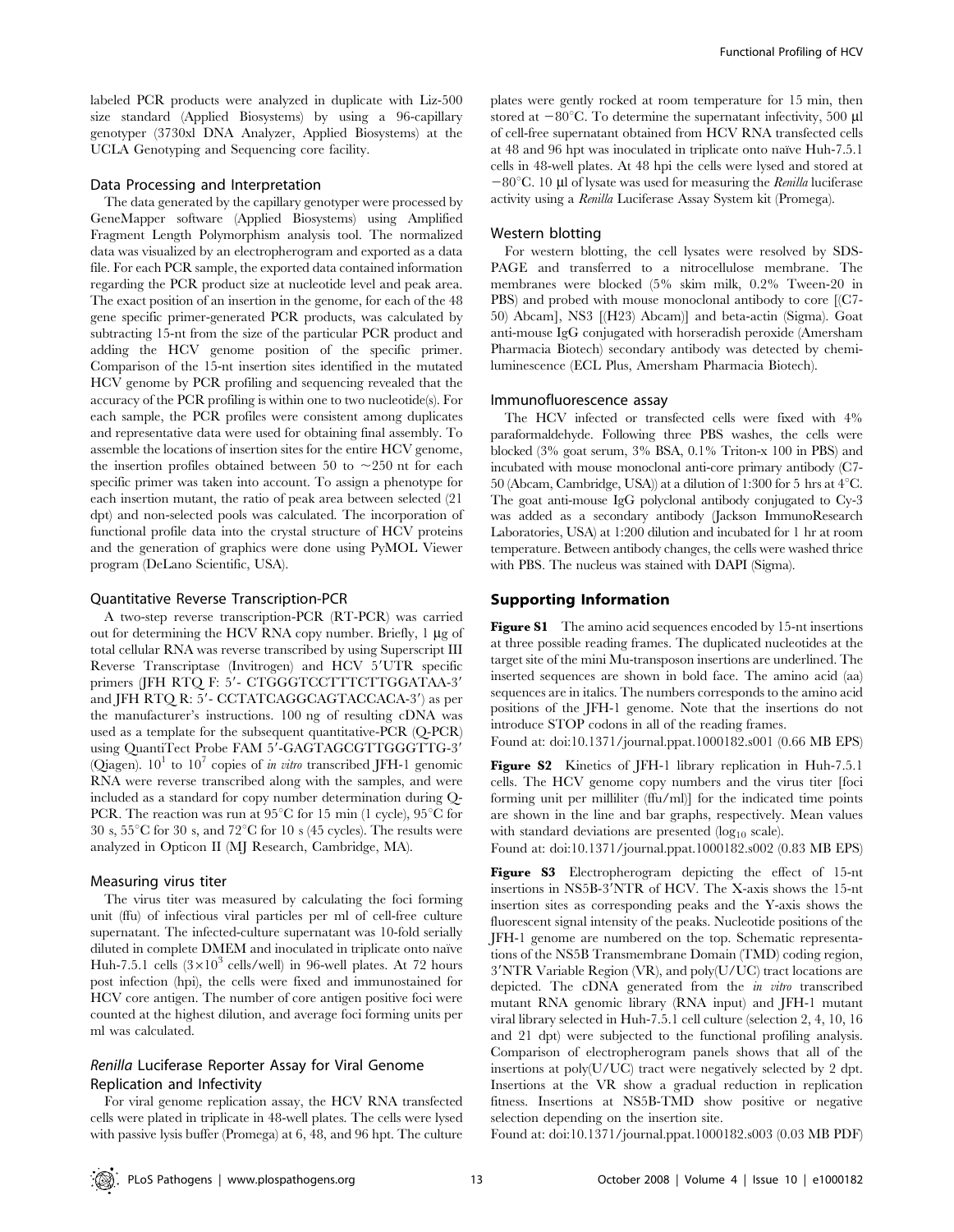Figure S4 Genome scale functional profile of HCV. Graphical representation of location and phenotype of 15-nt insertions in the HCV genome are shown. The nucleotide and amino acid (in parenthesis) numbers correspond to the JFH-1 genome sequence. A schematic diagram of the HCV region is shown for each graph. For each 15-nt insertion mutant, the ratio of the peak area was calculated between selected (21 dpt) and non-selected pools and plotted in a bar graph as fold change  $(\log_{10} \, \text{scale})$ . The lethal phenotype (critical region, red bar) is an absence of an insertion mutant in the selected population. The attenuated phenotype (less critical region, blue bar) denotes an over two-fold reduction in replication. The tolerated phenotype (dispensable region, green bar) is replication competent.

Found at: doi:10.1371/journal.ppat.1000182.s004 (0.12 MB PDF)

Figure S5 The predicted secondary structures of 15-nt insertions at 5'NTR domain IV. The tolerated insertions maintain an open confirmation similar to that of the wild-type domain IV, whereas lethal insertions form a stable stem loop structure. The asterisk indicates an insertion mutant not present in our screen. Insertions at nt-336 and nt-338 resulted in duplication of the AUG start codon.

Found at: doi:10.1371/journal.ppat.1000182.s005 (0.03 MB PDF)

Figure S6 The crystal structure of HCV proteins displaying functional profiling phenotypes. The amino acid residues were color coded for insertion phenotypes: red (lethal), blue (attenuating), green (tolerated), and grey (no insertion). (A) The ribbon diagrams depict a dimer of NS2 protease domain (amino acid residues 94-217) (PDB accession code 2hd0) [20]. (B) Ribbon and surface diagrams of HCV genotype 1 NS3 monomer are shown (PDB accession code 1CU1) [49]. The protease and helicase domains are indicated. (C) The genotype 1b, Con1 isolate NS5A domain 1 (PDB accession code 1ZH1) [56] ribbon and surface diagrams are shown (bottom, front and top views). The zinc atoms in NS3 and NS5A structures are colored in magenta. The subdomain(s) coordinating the zinc atom had tolerated insertions in both NS3 and NS5A proteins. The structure analysis and graphics generation were done using PyMOL Viewer.

Found at: doi:10.1371/journal.ppat.1000182.s006 (5.03 MB EPS)

Figure S7 The 15-nt insertions tolerated for HCV replication at NS4B/5A and NS5A/5B cleavage sites. The nucleotide and the predicted amino acid sequences are shown. The number indicates JFH-1 genome position. The insertion sequences are bold faced. Insertions tolerated at the NS4B/5A (A) and NS5A/5B (B) cleavage sites are shown. The cleavage site is indicated by an arrow. Note that the insertions do not disrupt the critical P1-P1<sup>'</sup> cleavage residues Cys-Ser (C-S). Asterisks indicate the insertion mutants that were not present in our screen. The function of amino acid residues at the N- and/or C-terminal of many HCV proteins was not affected by the insertions. The 15-nt insertion does not introduce a stop codon for any of the three reading frames: eg., insertions at nucleotides 6262, 6263 and 6264.

## References

- 1. Alter MJ (2007) Epidemiology of hepatitis C virus infection. World J Gastroenterol 13: 2436–2441.
- 2. Kiyosawa K, Sodeyama T, Tanaka E, Gibo Y, Yoshizawa K, et al. (1990) Interrelationship of blood transfusion, non-A, non-B hepatitis and hepatocellular carcinoma: analysis by detection of antibody to hepatitis C virus. Hepatology 12: 671–675.
- 3. Choo QL, Kuo G, Weiner AJ, Overby LR, Bradley DW, et al. (1989) Isolation of a cDNA clone derived from a blood-borne non-A, non-B viral hepatitis genome. Science 244: 359–362.
- 4. Lindenbach BD, Thiel HJ, Rice CM (2007) Flaviviridae: viruses and their replication. In: Knipe DM, Howley PM, eds. Fields Virology. 5 ed. Philadelphia, PA: Lippincott-Raven Publishers. pp 1101–1152.

Found at: doi:10.1371/journal.ppat.1000182.s007 (0.40 MB TIF)

Figure S8 Analysis of genotype 2a chimeric parental and monocistronic Renilla Luciferase reporter Hepatitis C viruses. (A) Schematic representation of Hepatitis C viruses used in this study. The HCV non-coding and coding regions are depicted. The J6/ JFH-C virus contains 5' nontranslated region (NTR), structural, p7, and partial NS2 regions from J6CF strain of GT 2a HCV (dark grey), and non-structural region from JFH-1 strain of GT 2a HCV (mild grey). A mono-cistronic Renilla luciferase (RLuc) reporter virus (NRLFC) based on J6/JFH-C virus is shown. The Renilla luciferase gene is fused in frame with the core region through Foot and Mouth Disease virus 2A sequence (F2A). The mutant J6/JFH-C and reporter viruses, with envelope coding regions (E1 and E2) deleted and NS5B polymerase catalytic amino acid residues GDD (Gly-Asp-Asp) mutated to AAG (Ala-Ala-Gly) residues are shown. (B) Comparison of viral genome replication. The in vitro transcribed J6/JFH-C virus and the NRLFC reporter virus genomic RNAs were introduced into Huh-7.5.1 cells by electroporation. At 4, 48, and 96 hpt total cellular RNAs were harvested and subjected to RT-qPCR using HCV specific QuantiTect probe. The genome copy numbers were calculated per µg of RNA and presented as a graph. (C) Comparison of viral infectivity. The virus titer (ffu/ml) of cell-free supernatant collected at 48 and 96 hpt was measured by infecting naïve Huh-7.5.1 cells. Compared to the parental J6/JFH-C virus, the reporter virus had similar levels of genomic RNA replication, but was 10–100 fold attenuated in infectious particle production. C, core; E, envelope; NS, non-structural.

Found at: doi:10.1371/journal.ppat.1000182.s008 (2.89 MB EPS)

**Table S1** Primers and the location of HCV fragments Found at: doi:10.1371/journal.ppat.1000182.s009 (0.02 MB PDF)

Table S2 Primers used for Functional Profiling analysis of HCV genome

Found at: doi:10.1371/journal.ppat.1000182.s010 (0.03 MB PDF)

## Acknowledgments

We would like to thank F. Chisari for Huh-7.5.1 cell line and T. Wakita for JFH-1 plasmid; H. Savilahti for designing Mu ends; U. Dandekar, L. Zhang and J. Papp of UCLA genoseq core facility for technical assistance; O. Yang, H. Zhou and S. French for helpful discussion and critical review of the manuscript; R. Clubb and V. Villareal for help with crystal structure analysis; R. Sitapara, F.F. Xing and S. Portonovo for careful editing of the manuscript; other members of R.S. laboratory for useful discussions.

### Author Contributions

Conceived and designed the experiments: VA RS. Performed the experiments: VA RR VK TNH CL. Analyzed the data: VA EYS. Contributed reagents/materials/analysis tools: VF AD. Wrote the paper: VA AD RS.

- 5. Hijikata M, Kato N, Ootsuyama Y, Nakagawa M, Shimotohno K (1991) Gene mapping of the putative structural region of the hepatitis C virus genome by in vitro processing analysis. Proc Natl Acad Sci U S A 88: 5547–5551.
- 6. Grakoui A, Wychowski C, Lin C, Feinstone SM, Rice CM (1993) Expression and identification of hepatitis C virus polyprotein cleavage products. J Virol 67: 1385–1395.
- 7. Bartenschlager R, Ahlborn-Laake L, Yasargil K, Mous J, Jacobsen H (1995) Substrate determinants for cleavage in cis and in trans by the hepatitis C virus NS3 proteinase. J Virol 69: 198–205.
- 8. Tellinghuisen TL, Evans MJ, von Hahn T, You S, Rice CM (2007) Studying hepatitis C virus: making the best of a bad virus. J Virol 81: 8853– 8867.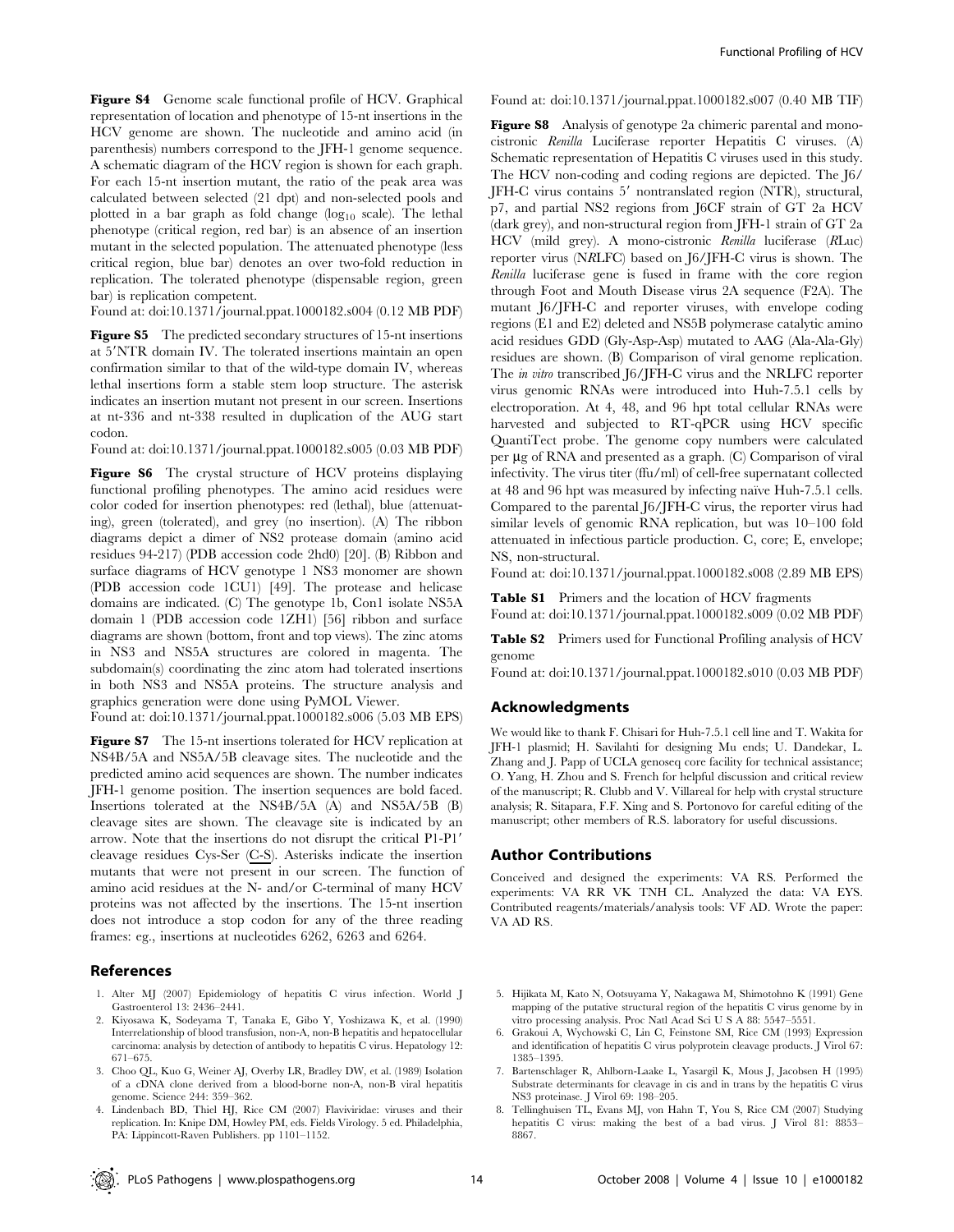- 9. Spahn CM, Kieft JS, Grassucci RA, Penczek PA, Zhou K, et al. (2001) Hepatitis C virus IRES RNA-induced changes in the conformation of the 40 s ribosomal subunit. Science 291: 1959–1962.
- 10. Brown EA, Zhang H, Ping LH, Lemon SM (1992) Secondary structure of the 5' nontranslated regions of hepatitis C virus and pestivirus genomic RNAs. Nucleic Acids Res 20: 5041–5045.
- 11. Friebe P, Lohmann V, Krieger N, Bartenschlager R (2001) Sequences in the 5' nontranslated region of hepatitis C virus required for RNA replication. J Virol 75: 12047–12057.
- 12. Bukh J, Purcell RH, Miller RH (1994) Sequence analysis of the core gene of 14 hepatitis C virus genotypes. Proc Natl Acad Sci U S A 91: 8239–8243.
- 13. Murray CL, Jones CT, Tassello J, Rice CM (2007) Alanine scanning of the hepatitis C virus core protein reveals numerous residues essential for production of infectious virus. J Virol 81: 10220–10231.
- 14. McMullan LK, Grakoui A, Evans MJ, Mihalik K, Puig M, et al. (2007) Evidence for a functional RNA element in the hepatitis C virus core gene. Proc Natl Acad Sci U S A 104: 2879–2884.
- 15. Xu Z, Choi J, Yen TS, Lu W, Strohecker A, et al. (2001) Synthesis of a novel hepatitis C virus protein by ribosomal frameshift. Embo J 20: 3840–3848.
- 16. Flint M, Maidens C, Loomis-Price LD, Shotton C, Dubuisson J, et al. (1999) Characterization of hepatitis C virus E2 glycoprotein interaction with a putative cellular receptor, CD81. J Virol 73: 6235–6244.
- 17. Kapadia SB, Barth H, Baumert T, McKeating JA, Chisari FV (2007) Initiation of hepatitis C virus infection is dependent on cholesterol and cooperativity between CD81 and scavenger receptor B type I. J Virol 81: 374–383.
- Jones CT, Murray CL, Eastman DK, Tassello J, Rice CM (2007) Hepatitis C virus p7 and NS2 proteins are essential for production of infectious virus. J Virol 81: 8374–8383.
- 19. Steinmann E, Penin F, Kallis S, Patel AH, Bartenschlager R, et al. (2007) Hepatitis C Virus p7 Protein Is Crucial for Assembly and Release of Infectious Virions. PLoS Pathog 3: e103. doi:10.1371/journal.ppat.0030103.
- 20. Lorenz IC, Marcotrigiano J, Dentzer TG, Rice CM (2006) Structure of the catalytic domain of the hepatitis C virus NS2-3 protease. Nature 442: 831–835.
- 21. Lohmann V, Korner F, Koch J, Herian U, Theilmann L, et al. (1999) Replication of subgenomic hepatitis C virus RNAs in a hepatoma cell line. Science 285: 110–113.
- 22. Miyanari Y, Atsuzawa K, Usuda N, Watashi K, Hishiki T, et al. (2007) The lipid droplet is an important organelle for hepatitis C virus production. Nat Cell Biol 9: 1089–1097.
- 23. Appel N, Schaller T, Penin F, Bartenschlager R (2006) From structure to function: new insights into hepatitis C virus RNA replication. J Biol Chem 281: 9833–9836.
- 24. Blight KJ, Kolykhalov AA, Rice CM (2000) Efficient initiation of HCV RNA replication in cell culture. Science 290: 1972–1974.
- 25. Friebe P, Bartenschlager R (2002) Genetic analysis of sequences in the 3' nontranslated region of hepatitis C virus that are important for RNA replication. J Virol 76: 5326–5338.
- 26. You S, Rice CM (2008) 3' RNA elements in hepatitis C virus replication: kissing partners and long poly(U). J Virol 82: 184–195.
- 27. Yanagi M, St Claire M, Emerson SU, Purcell RH, Bukh J (1999) In vivo analysis of the 3' untranslated region of the hepatitis C virus after in vitro mutagenesis of an infectious cDNA clone. Proc Natl Acad Sci U S A 96: 2291–2295.
- 28. Randall G, Panis M, Cooper JD, Tellinghuisen TL, Sukhodolets KE, et al. (2007) Cellular cofactors affecting hepatitis C virus infection and replication. Proc Natl Acad Sci U S A 104: 12884–12889.
- 29. Jopling CL, Yi M, Lancaster AM, Lemon SM, Sarnow P (2005) Modulation of hepatitis C virus RNA abundance by a liver-specific MicroRNA. Science 309: 1577–1581.
- 30. Foy E, Li K, Sumpter R Jr, Loo YM, Johnson CL, et al. (2005) Control of antiviral defenses through hepatitis C virus disruption of retinoic acid-inducible ene-I signaling. Proc Natl Acad Sci U S A 102: 2986-2991.
- 31. Li K, Foy E, Ferreon JC, Nakamura M, Ferreon AC, et al. (2005) Immune evasion by hepatitis C virus NS3/4A protease-mediated cleavage of the Toll-like receptor 3 adaptor protein TRIF. Proc Natl Acad Sci U S A 102: 2992–2997.
- 32. Lindenbach BD, Evans MJ, Syder AJ, Wolk B, Tellinghuisen TL, et al. (2005) Complete replication of hepatitis C virus in cell culture. Science 309: 623–626.
- 33. Wakita T, Pietschmann T, Kato T, Date T, Miyamoto M, et al. (2005) Production of infectious hepatitis C virus in tissue culture from a cloned viral genome. Nat Med 11: 791–796.
- 34. Zhong J, Gastaminza P, Cheng G, Kapadia S, Kato T, et al. (2005) Robust hepatitis C virus infection in vitro. Proc Natl Acad Sci U S A 102: 9294–9299.
- 35. Song MJ, Hwang S, Wong WH, Wu TT, Lee S, et al. (2005) Identification of viral genes essential for replication of murine {gamma}-herpesvirus 68 using signature-tagged mutagenesis. Proc Natl Acad Sci U S A 102: 3805–3810.
- 36. Haapa S, Taira S, Heikkinen E, Savilahti H (1999) An efficient and accurate integration of mini-Mu transposons in vitro: a general methodology for functional genetic analysis and molecular biology applications. Nucleic Acids Res 27: 2777–2784.
- 37. Smith V, Botstein D, Brown PO (1995) Genetic footprinting: a genomic strategy for determining a gene's function given its sequence. Proc Natl Acad Sci U S A 92: 6479–6483.
- 38. Kekarainen T, Savilahti H, Valkonen JP (2002) Functional genomics on potato virus A: virus genome-wide map of sites essential for virus propagation. Genome Res 12: 584–594.
- 39. Laurent LC, Olsen MN, Crowley RA, Savilahti H, Brown PO (2000) Functional characterization of the human immunodeficiency virus type 1 genome by genetic footprinting. J Virol 74: 2760–2769.
- 40. Nelson BD, Manoil C, Traxler B (1997) Insertion mutagenesis of the lac repressor and its implications for structure-function analysis. J Bacteriol 179: 3721–3728.
- 41. Zhong J, Gastaminza P, Chung J, Stamataki Z, Isogawa M, et al. (2006) Persistent hepatitis C virus infection in vitro: coevolution of virus and host. J Virol 80: 11082–11093.
- 42. Yi M, Lemon SM (2003) 3' nontranslated RNA signals required for replication of hepatitis C virus RNA. J Virol 77: 3557–3568.
- 43. Kieft JS, Zhou K, Jubin R, Doudna JA (2001) Mechanism of ribosome recruitment by hepatitis C IRES RNA. Rna 7: 194–206.
- 44. Wang C, Sarnow P, Siddiqui A (1994) A conserved helical element is essential for internal initiation of translation of hepatitis C virus RNA. J Virol 68: 7301–7307.
- 45. Collier AJ, Gallego J, Klinck R, Cole PT, Harris SJ, et al. (2002) A conserved RNA structure within the HCV IRES eIF3-binding site. Nat Struct Biol 9: 375–380.
- 46. Honda M, Brown EA, Lemon SM (1996) Stability of a stem-loop involving the initiator AUG controls the efficiency of internal initiation of translation on hepatitis C virus RNA. Rna 2: 955–968.
- 47. Pileri P, Uematsu Y, Campagnoli S, Galli G, Falugi F, et al. (1998) Binding of hepatitis C virus to CD81. Science 282: 938–941.
- 48. Carrere-Kremer S, Montpellier-Pala C, Cocquerel L, Wychowski C, Penin F, et al. (2002) Subcellular localization and topology of the p7 polypeptide of hepatitis C virus. J Virol 76: 3720–3730.
- 49. Yao N, Reichert P, Taremi SS, Prosise WW, Weber PC (1999) Molecular views of viral polyprotein processing revealed by the crystal structure of the hepatitis C virus bifunctional protease-helicase. Structure 7: 1353–1363.
- 50. Heilek GM, Peterson MG (1997) A point mutation abolishes the helicase but not the nucleoside triphosphatase activity of hepatitis C virus NS3 protein. J Virol 71: 6264–6266.
- 51. Grakoui A, McCourt DW, Wychowski C, Feinstone SM, Rice CM (1993) Characterization of the hepatitis C virus-encoded serine proteinase: determination of proteinase-dependent polyprotein cleavage sites. J Virol 67: 2832–2843.
- 52. Hugle T, Fehrmann F, Bieck E, Kohara M, Krausslich HG, et al. (2001) The hepatitis C virus nonstructural protein 4B is an integral endoplasmic reticulum membrane protein. Virology 284: 70–81.
- 53. Elazar M, Liu P, Rice CM, Glenn JS (2004) An N-terminal amphipathic helix in hepatitis C virus (HCV) NS4B mediates membrane association, correct localization of replication complex proteins, and HCV RNA replication. J Virol 78: 11393–11400.
- 54. Blight KJ (2007) Allelic variation in the hepatitis C virus NS4B protein dramatically influences RNA replication. J Virol 81: 5724–5736.
- 55. Lundin M, Monne M, Widell A, Von Heijne G, Persson MA (2003) Topology of the membrane-associated hepatitis C virus protein NS4B. J Virol 77: 5428–5438.
- 56. Tellinghuisen TL, Marcotrigiano J, Rice CM (2005) Structure of the zincbinding domain of an essential component of the hepatitis C virus replicase. Nature 435: 374–379.
- 57. Tanji Y, Kaneko T, Satoh S, Shimotohno K (1995) Phosphorylation of hepatitis C virus-encoded nonstructural protein NS5A. J Virol 69: 3980–3986.
- 58. Appel N, Pietschmann T, Bartenschlager R (2005) Mutational analysis of hepatitis C virus nonstructural protein 5A: potential role of differential phosphorylation in RNA replication and identification of a genetically flexible domain. J Virol 79: 3187–3194.
- 59. Gale MJ Jr, Korth MJ, Katze MG (1998) Repression of the PKR protein kinase by the hepatitis C virus NS5A protein: a potential mechanism of interferon resistance. Clin Diagn Virol 10: 157–162.
- 60. Enomoto N, Sakuma I, Asahina Y, Kurosaki M, Murakami T, et al. (1996) Mutations in the nonstructural protein 5A gene and response to interferon in patients with chronic hepatitis C virus 1b infection. N Engl J Med 334: 77–81.
- 61. Tellinghuisen TL, Marcotrigiano J, Gorbalenya AE, Rice CM (2004) The NS5A protein of hepatitis C virus is a zinc metalloprotein. J Biol Chem 279: 48576–48587.
- 62. Tellinghuisen TL, Foss KL, Treadaway JC, Rice CM (2008) Identification of residues required for RNA replication in domains II and III of the hepatitis C virus NS5A protein. J Virol 82: 1073–1083.
- 63. Moradpour D, Evans MJ, Gosert R, Yuan Z, Blum HE, et al. (2004) Insertion of green fluorescent protein into nonstructural protein 5A allows direct visualization of functional hepatitis C virus replication complexes. J Virol 78: 7400–7409.
- 64. Liu S, Ansari IH, Das SC, Pattnaik AK (2006) Insertion and deletion analyses identify regions of non-structural protein 5A of Hepatitis C virus that are dispensable for viral genome replication. J Gen Virol 87: 323–327.
- 65. Schaller T, Appel N, Koutsoudakis G, Kallis S, Lohmann V, et al. (2007) Analysis of hepatitis C virus superinfection exclusion by using novel fluorochrome gene-tagged viral genomes. J Virol 81: 4591–4603.
- 66. Tellinghuisen TL, Foss KL, Treadaway J (2008) Regulation of hepatitis C virion production via phosphorylation of the NS5A protein. PLoS Pathog 4: e1000032. doi:10.1371/journal.ppat.1000032.
- 67. Appel N, Zayas M, Miller S, Krijnse-Locker J, Schaller T, et al. (2008) Essential role of domain III of nonstructural protein 5A for hepatitis C virus infectious